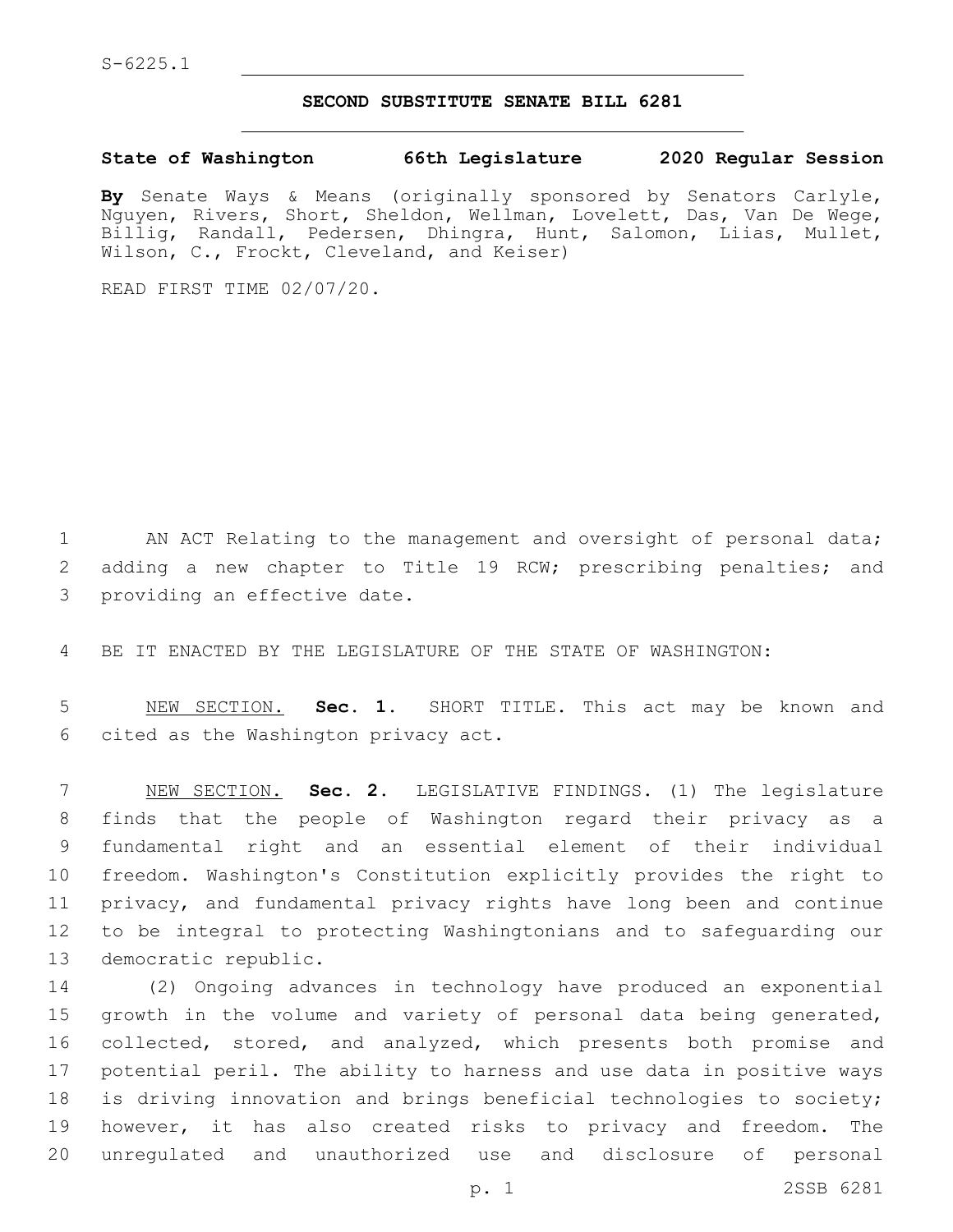information and loss of privacy can have devastating impacts, ranging from financial fraud, identity theft, and unnecessary costs, to personal time and finances, to destruction of property, harassment, reputational damage, emotional distress, and physical harm.

 (3) Given that technological innovation and new uses of data can help solve societal problems and improve quality of life, the legislature seeks to shape responsible public policies where innovation and protection of individual privacy coexist. The legislature notes that our federal authorities have not developed or adopted into law regulatory or legislative solutions that give 11 consumers control over their privacy. In contrast, the European Union's general data protection regulation has continued to influence data privacy policies and practices of those businesses competing in global markets. In the absence of federal standards, Washington and other states across the United States are analyzing elements of the European Union's general data protection regulation to enact state-17 based data privacy regulatory protections.

 (4) With this act, Washington state will be among the first tier of states giving consumers the ability to protect their own rights to privacy and requiring companies to be responsible custodians of data as technological innovations emerge. This act does so by explicitly providing consumers the right to access, correction, and deletion of personal data, as well as the right to opt out of the collection and use of personal data for certain purposes. These rights will add to, 25 and not subtract from, the consumer protection rights that consumers 26 already have under Washington state law.

 (5) Additionally, this act imposes affirmative obligations upon companies to safeguard personal data and provide clear, understandable, and transparent information to consumers about how their personal data are used. It strengthens compliance and accountability by requiring data protection assessments in the 32 collection and use of personal data. Finally, it empowers the state attorney general to obtain and evaluate a company's data protection assessments, to impose penalties where violations occur, and to 35 prevent against future violations.

 (6) The legislature also encourages the state office of privacy and data protection to monitor the development of universal privacy controls that communicate a consumer's affirmative, freely given, and unambiguous choice to opt out of the processing of personal data concerning the consumer for the purposes of targeted advertising, the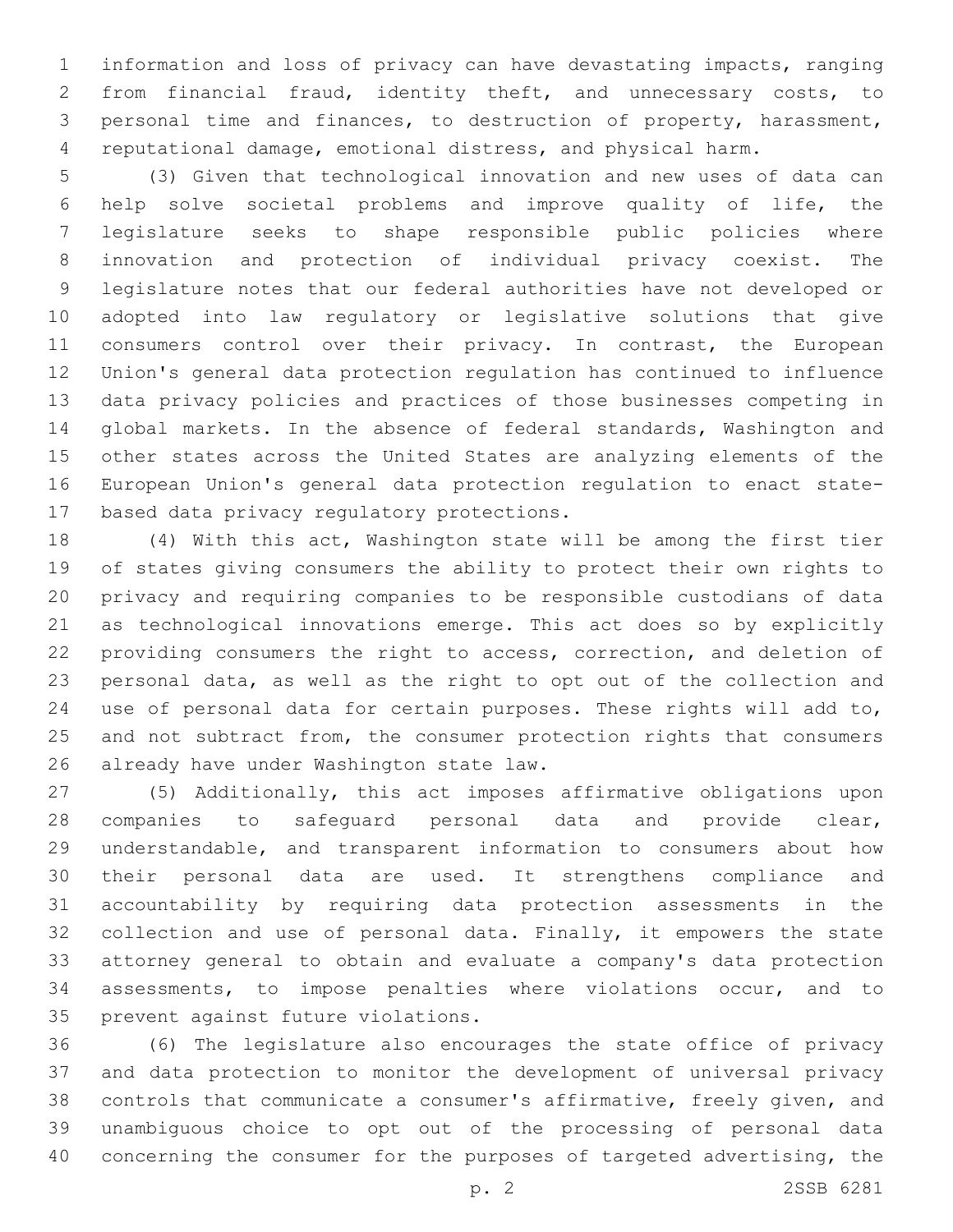sale of personal data, or profiling in furtherance of decisions that produce legal effects concerning the consumer or similarly 3 significant effects concerning consumers.

 (7) The legislature recognizes the unique business needs of institutions of higher education and nonprofit corporations. However, these entities control and process an extraordinary amount of personal data and consumers should be afforded the rights provided by this act regarding personal data. Therefore, it is the intent of the legislature to delay the date of application for these entities by three years in order to provide sufficient time to develop a plan to 11 comply with the provisions of this act.

 NEW SECTION. **Sec. 3.** DEFINITIONS. The definitions in this section apply throughout this chapter unless the context clearly requires otherwise.

 (1) "Affiliate" means a legal entity that controls, is controlled 16 by, or is under common control with, that other legal entity. For these purposes, "control" or "controlled" means ownership of, or the power to vote, more than fifty percent of the outstanding shares of any class of voting security of a company; control in any manner over the election of a majority of the directors or of individuals exercising similar functions; or the power to exercise a controlling 22 influence over the management of a company.

 (2) "Authenticate" means to use reasonable means to determine that a request to exercise any of the rights in section 6 (1) through (4) of this act is being made by the consumer who is entitled to exercise such rights with respect to the personal data at issue.

 (3) "Business associate" has the same meaning as in Title 45 C.F.R., established pursuant to the federal health insurance 29 portability and accountability act of 1996.

(4) "Child" means any natural person under thirteen years of age.

 (5) "Consent" means a clear affirmative act signifying a freely given, specific, informed, and unambiguous indication of a consumer's agreement to the processing of personal data relating to the consumer, such as by a written statement, including by electronic 35 means, or other clear affirmative action.

 (6) "Consumer" means a natural person who is a Washington resident acting only in an individual or household context. It does not include a natural person acting in a commercial or employment 39 context.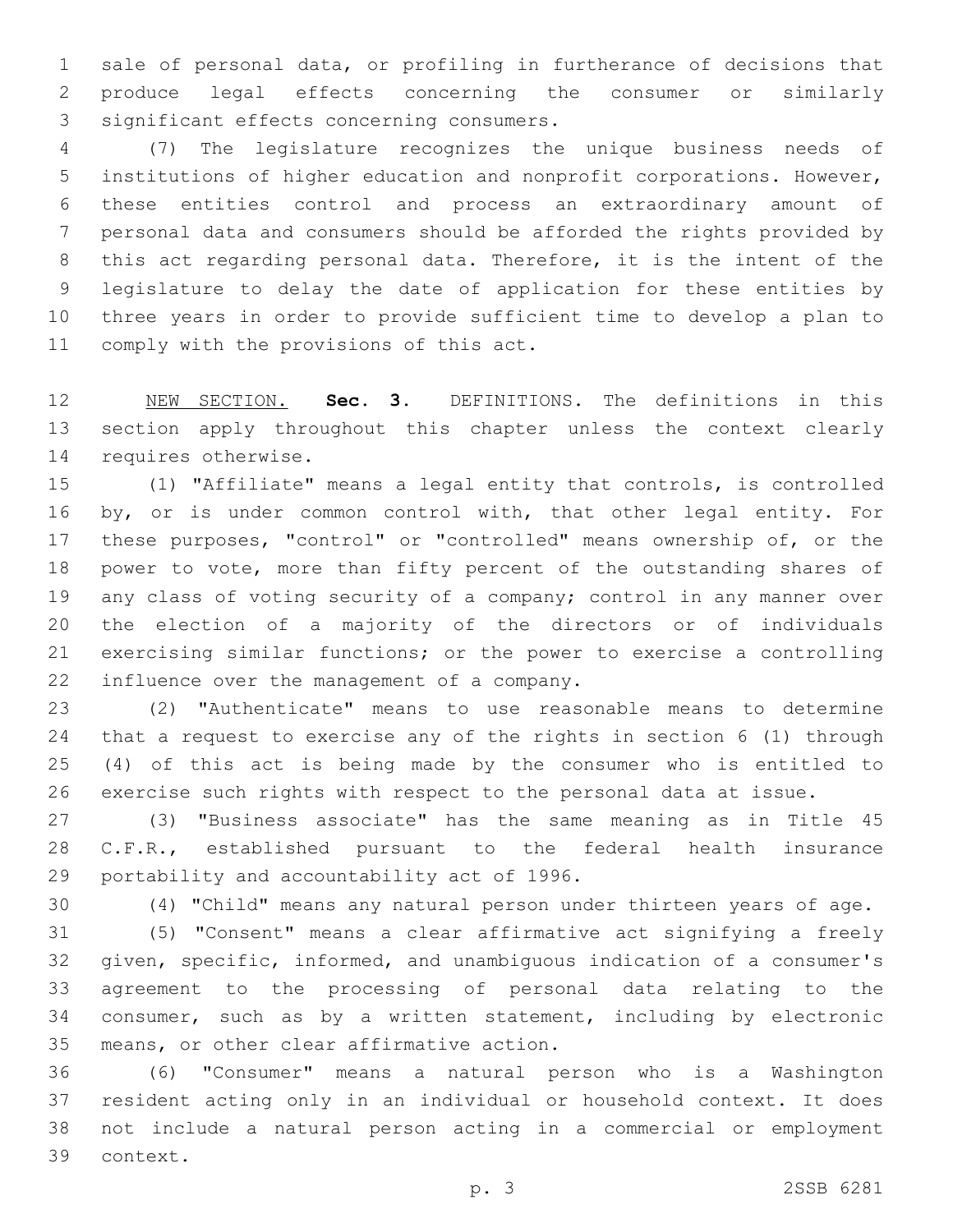(7) "Controller" means the natural or legal person which, alone or jointly with others, determines the purposes and means of the 3 processing of personal data.

 (8) "Covered entity" has the same meaning as in Title 45 C.F.R., established pursuant to the federal health insurance portability and 6 accountability act of 1996.

 (9) "Decisions that produce legal effects concerning a consumer or similarly significant effects concerning a consumer" means decisions that result in the provision or denial of financial and lending services, housing, insurance, education enrollment, criminal justice, employment opportunities, health care services, or access to 12 basic necessities, such as food and water.

 (10) "Deidentified data" means data that cannot reasonably be used to infer information about, or otherwise be linked to, an identified or identifiable natural person, or a device linked to such person, provided that the controller that possesses the data: (a) Takes reasonable measures to ensure that the data cannot be associated with a natural person; (b) publicly commits to maintain and use the data only in a deidentified fashion and not attempt to reidentify the data; and (c) contractually obligates any recipients of the information to comply with all provisions of this subsection.

 (11) "Enroll," "enrolled," or "enrolling" means the process by which a facial recognition service creates a facial template from one or more images of a consumer and adds the facial template to a gallery used by the facial recognition service for identification, verification, or persistent tracking of consumers. It also includes the act of adding an existing facial template directly into a gallery 28 used by a facial recognition service.

 (12) "Facial recognition service" means technology that analyzes facial features and is used for the identification, verification, or persistent tracking of consumers in still or video images.

 (13) "Facial template" means the machine-interpretable pattern of facial features that is extracted from one or more images of a 34 consumer by a facial recognition service.

 (14) "Health care facility" has the same meaning as in RCW 70.02.010.36

 (15) "Health care information" has the same meaning as in RCW 70.02.010.38

 (16) "Health care provider" has the same meaning as in RCW 70.02.010.40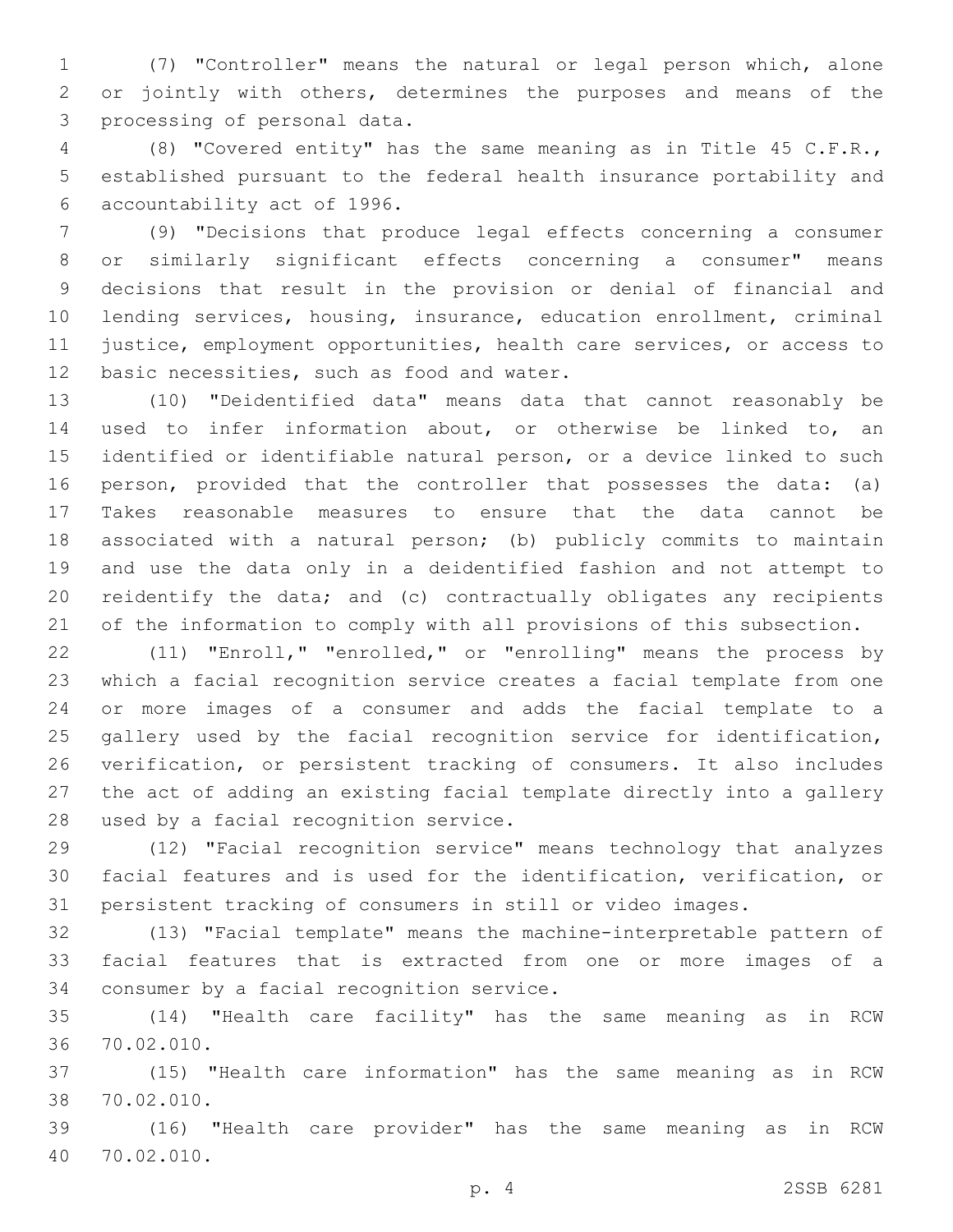(17) "Identification" means the use of a facial recognition service by a controller to determine whether an unknown consumer matches any consumer whose identity is known to the controller and who has been enrolled by reference to that identity in a gallery used 5 by the facial recognition service.

 (18) "Identified or identifiable natural person" means a person who can be readily identified, directly or indirectly.

 (19) "Institutions of higher education" has the same meaning as 9 in RCW 28B.92.030.

(20) "Local government" has the same meaning as in RCW 39.46.020.

 (21) "Meaningful human review" means review or oversight by one or more individuals who are trained in accordance with section 17(9) of this act and who have the authority to alter the decision under 14 review.

 (22) "Nonprofit corporation" has the same meaning as in RCW 16 24.03.005.

 (23) "Ongoing surveillance" means tracking the physical movements of a specified individual through one or more public places over time, whether in real time or through application of a facial recognition service to historical records. It does not include a single recognition or attempted recognition of an individual if no attempt is made to subsequently track that individual's movement over 23 time after the individual has been recognized.

 (24) "Persistent tracking" means the use of a facial recognition service to track the movements of a consumer on a persistent basis without identification or verification of that consumer. Such 27 tracking becomes persistent as soon as:

 (a) The facial template that permits the tracking uses a facial recognition service for more than forty-eight hours after the first 30 enrolling of that template; or

 (b) The data created by the facial recognition service in connection with the tracking of the movements of the consumer are linked to any other data such that the consumer who has been tracked 34 is identified or identifiable.

 (25)(a) "Personal data" means any information that is linked or reasonably linkable to an identified or identifiable natural person. "Personal data" does not include deidentified data or publicly available information.38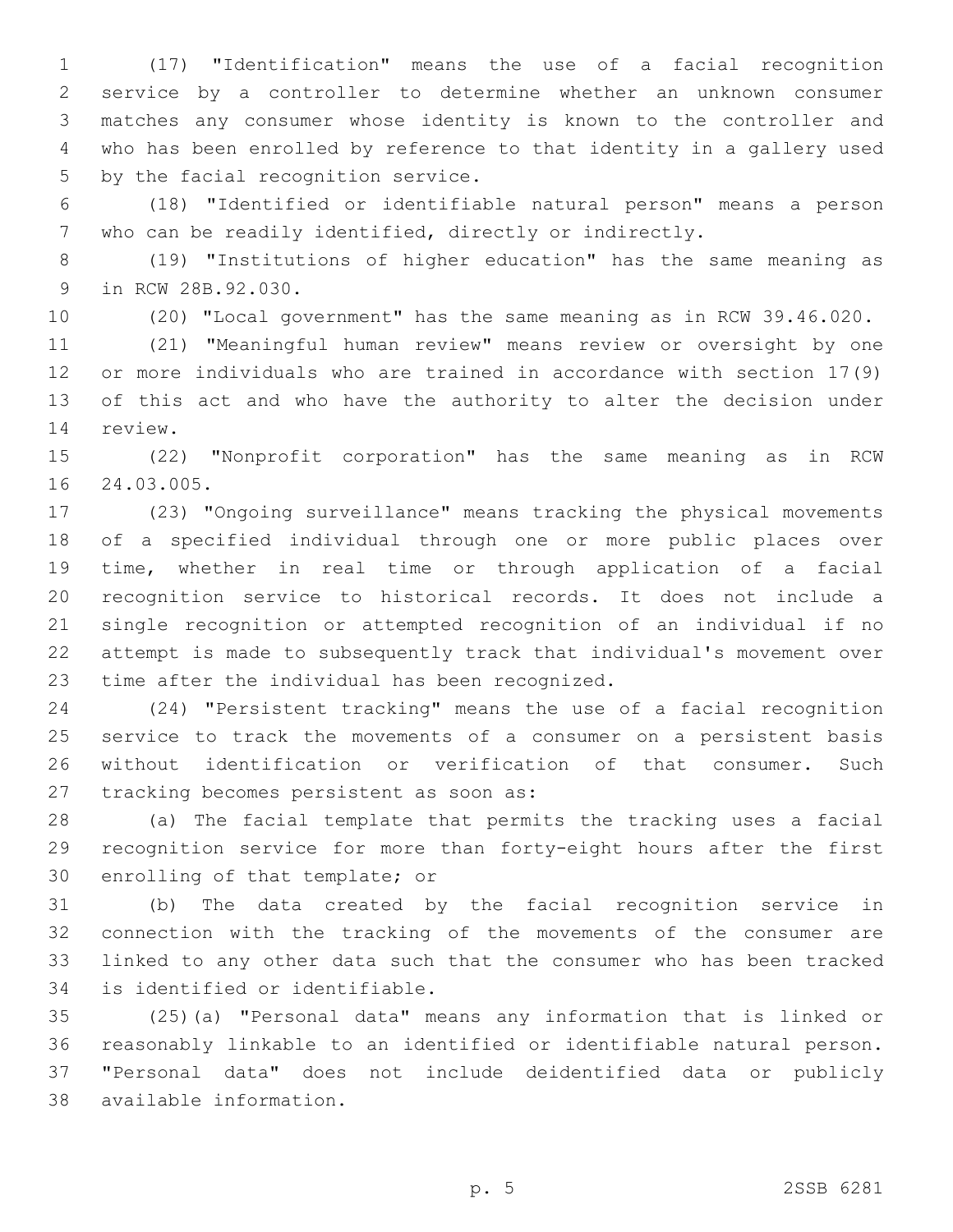(b) For purposes of this subsection, "publicly available information" means information that is lawfully made available from 3 federal, state, or local government records.

 (26) "Process" or "processing" means any operation or set of operations which are performed on personal data or on sets of personal data, whether or not by automated means, such as the collection, use, storage, disclosure, analysis, deletion, or 8 modification of personal data.

 (27) "Processor" means a natural or legal person who processes 10 personal data on behalf of a controller.

 (28) "Profiling" means any form of automated processing of personal data to evaluate, analyze, or predict personal aspects concerning an identified or identifiable natural person's economic situation, health, personal preferences, interests, reliability, 15 behavior, location, or movements.

 (29) "Protected health information" has the same meaning as in Title 45 C.F.R., established pursuant to the federal health insurance 18 portability and accountability act of 1996.

 (30) "Pseudonymous data" means personal data that cannot be attributed to a specific natural person without the use of additional information, provided that such additional information is kept separately and is subject to appropriate technical and organizational measures to ensure that the personal data are not attributed to an 24 identified or identifiable natural person.

 (31) "Recognition" means the use of a facial recognition service 26 to determine whether:

 (a) An unknown consumer matches any consumer who has been enrolled in a gallery used by the facial recognition service; or

 (b) An unknown consumer matches a specific consumer who has been enrolled in a gallery used by the facial recognition service.

 (32)(a) "Sale," "sell," or "sold" means the exchange of personal data for monetary or other valuable consideration by the controller 33 to a third party.

 (b) "Sale" does not include the following: (i) The disclosure of personal data to a processor who processes the personal data on behalf of the controller; (ii) the disclosure of personal data to a third party with whom the consumer has a direct relationship for purposes of providing a product or service requested by the consumer; (iii) the disclosure or transfer of personal data to an affiliate of the controller; (iv) the disclosure of information that the consumer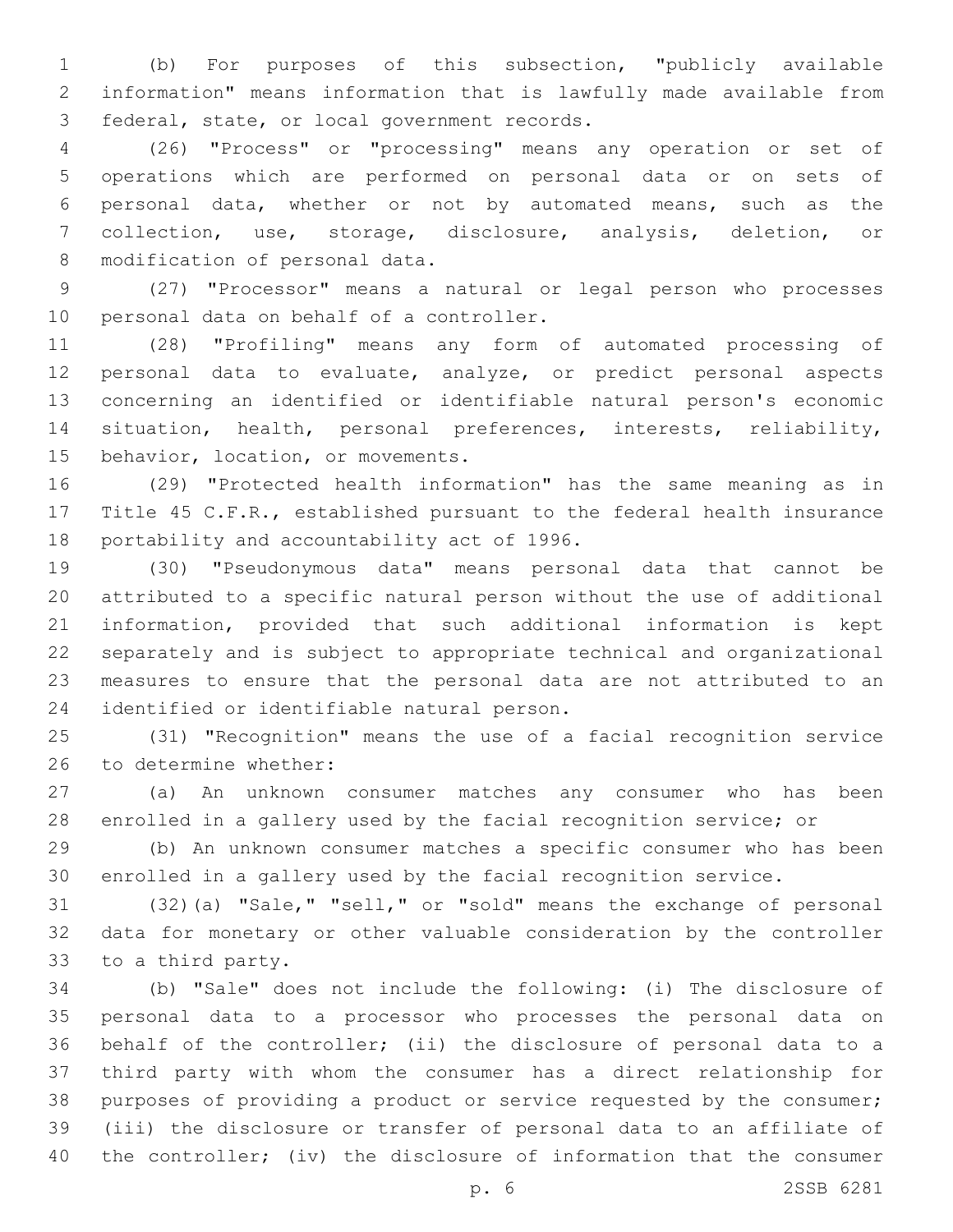(A) intentionally made available to the general public via a channel of mass media, and (B) did not restrict to a specific audience; or (v) the disclosure or transfer of personal data to a third party as an asset that is part of a merger, acquisition, bankruptcy, or other transaction in which the third party assumes control of all or part 6 of the controller's assets.

 (33) "Security or safety purpose" means physical security, protection of consumer data, safety, fraud prevention, or asset 9 protection.

 (34) "Sensitive data" means (a) personal data revealing racial or ethnic origin, religious beliefs, mental or physical health condition or diagnosis, sexual orientation, or citizenship or immigration status; (b) the processing of genetic or biometric data for the purpose of uniquely identifying a natural person; (c) the personal data from a known child; or (d) specific geolocation data. "Sensitive 16 data" is a form of personal data.

 (35) "Serious criminal offense" means any felony under chapter 9.94A RCW or an offense enumerated by Title 18 U.S.C. Sec. 2516.

 (36) "Specific geolocation data" means information derived from technology, including, but not limited to, global positioning system level latitude and longitude coordinates or other mechanisms, that directly identifies the specific location of a natural person with the precision and accuracy below one thousand seven hundred fifty feet. Specific geolocation data excludes the content of 25 communications.

(37) "State agency" has the same meaning as in RCW 43.105.020.

 (38) "Targeted advertising" means displaying advertisements to a consumer where the advertisement is selected based on personal data obtained from a consumer's activities over time and across nonaffiliated web sites or online applications to predict such consumer's preferences or interests. It does not include advertising: (a) Based on activities within a controller's own web sites or online applications; (b) based on the context of a consumer's current search query or visit to a web site or online application; or (c) to a consumer in response to the consumer's request for information or 36 feedback.

 (39) "Third party" means a natural or legal person, public authority, agency, or body other than the consumer, controller, processor, or an affiliate of the processor or the controller.

p. 7 2SSB 6281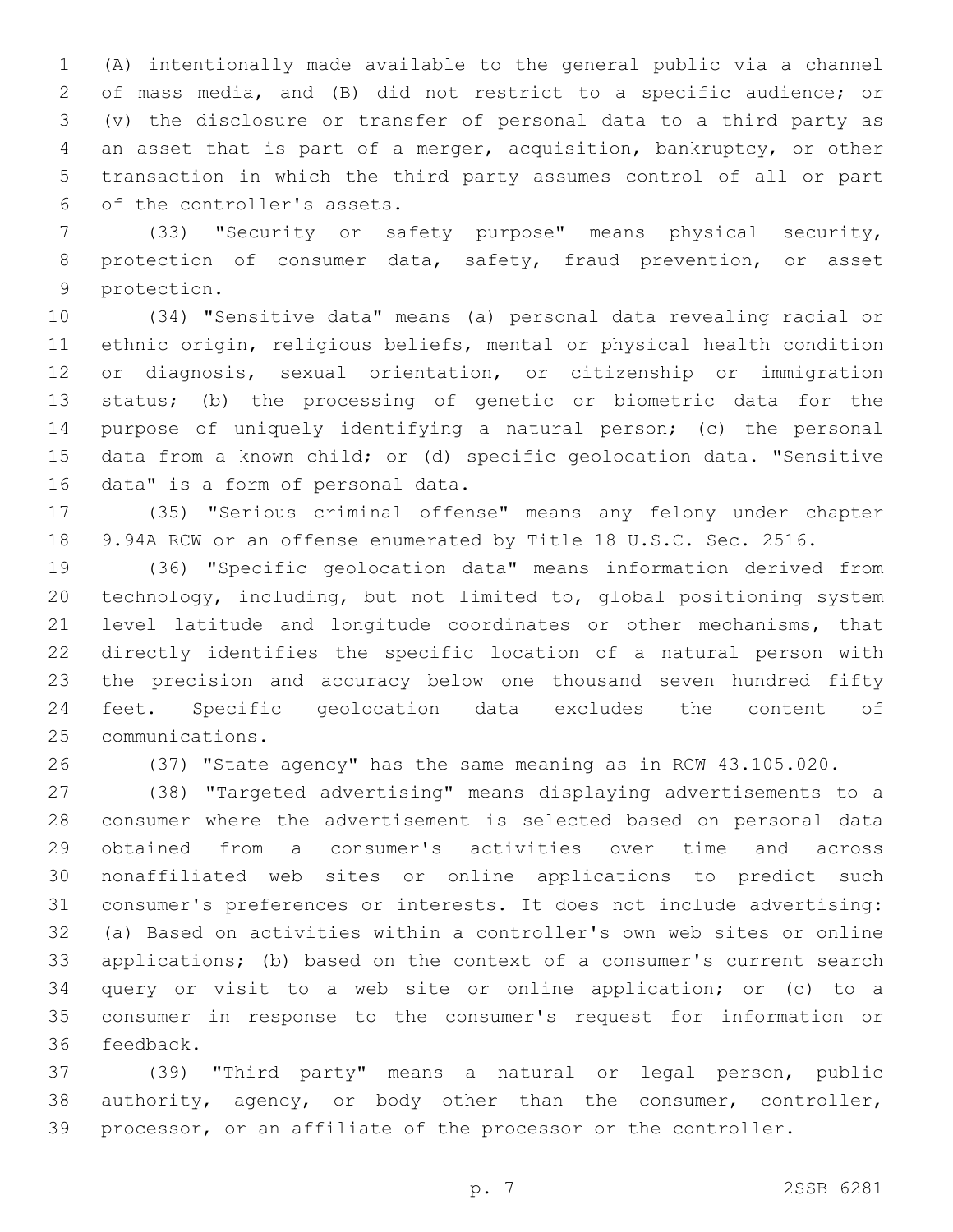(40) "Verification" means the use of a facial recognition service by a controller to determine whether a consumer is a specific consumer whose identity is known to the controller and who has been enrolled by reference to that identity in a gallery used by the 5 facial recognition service.

 NEW SECTION. **Sec. 4.** JURISDICTIONAL SCOPE. (1) This chapter applies to legal entities that conduct business in Washington or produce products or services that are targeted to residents of Washington, and that satisfy one or more of the following thresholds:

 (a) During a calendar year, controls or processes personal data 11 of one hundred thousand consumers or more; or

 (b) Derives over fifty percent of gross revenue from the sale of personal data and processes or controls personal data of twenty-five 14 thousand consumers or more.

15 (2) This chapter does not apply to:

(a) State agencies, local governments, or tribes;

17 (b) Municipal corporations;

18 (c) Information that meets the definition of:

 (i) Protected health information for purposes of the federal health insurance portability and accountability act of 1996 and 21 related requlations;

(ii) Health care information for purposes of chapter 70.02 RCW;

 (iii) Patient identifying information for purposes of 42 C.F.R. Part 2, established pursuant to 42 U.S.C. Sec. 290dd-2;

 (iv) Identifiable private information for purposes of the federal 26 policy for the protection of human subjects, 45 C.F.R. Part 46; identifiable private information that is otherwise information collected as part of human subjects research pursuant to the good clinical practice guidelines issued by the international council for harmonisation; the protection of human subjects under 21 C.F.R. Parts 50 and 56; or personal data used or shared in research conducted in accordance with one or more of the requirements set forth in this 33 subsection:

 (v) Information and documents created specifically for, and 35 collected and maintained by:

 (A) A quality improvement committee for purposes of RCW 43.70.510, 70.230.080, or 70.41.200;37

(B) A peer review committee for purposes of RCW 4.24.250;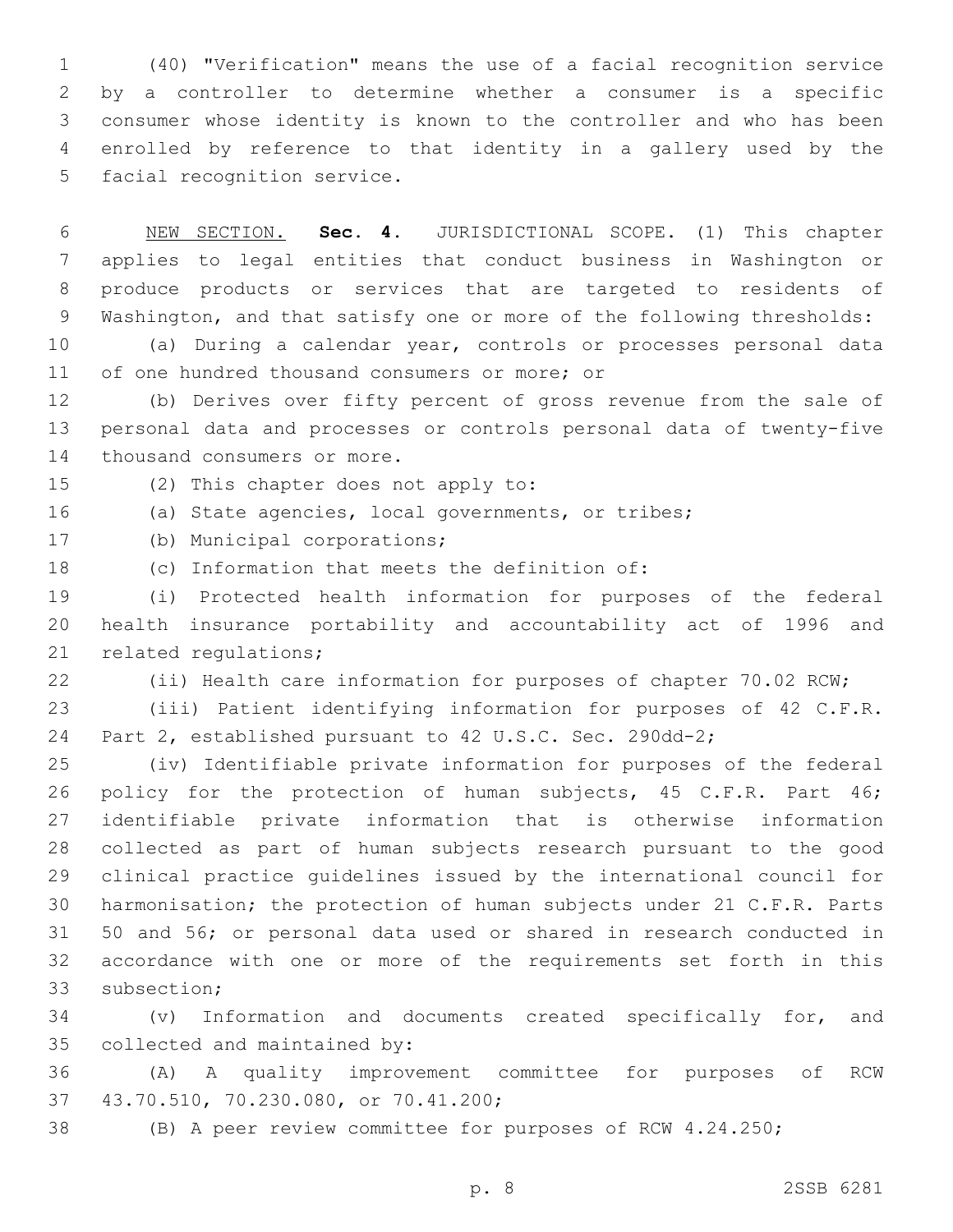(C) A quality assurance committee for purposes of RCW 74.42.640 2 or 18.20.390;

 (D) A hospital, as defined in RCW 43.70.056, for reporting of health care-associated infections for purposes of RCW 43.70.056, a notification of an incident for purposes of RCW 70.56.040(5), or reports regarding adverse events for purposes of RCW 70.56.020(2)(b);

 (vi) Information and documents created for purposes of the federal health care quality improvement act of 1986, and related 9 requlations;

 (vii) Patient safety work product for purposes of 42 C.F.R. Part 3, established pursuant to 42 U.S.C. Sec. 299b-21 through 299b-26; or

 (viii) Information that is (A) deidentified in accordance with the requirements for deidentification set forth in 45 C.F.R. Part 164, and (B) derived from any of the health care-related information 15 listed in this subsection  $(2)(c)$ ;

 (d) Information originating from, and intermingled to be indistinguishable with, information under (c) of this subsection that 18 is maintained by:

 (i) A covered entity or business associate as defined by the health insurance portability and accountability act of 1996 and 21 related regulations;

 (ii) A health care facility or health care provider as defined in 23 RCW 70.02.010; or

 (iii) A program or a qualified service organization as defined by 42 C.F.R. Part 2, established pursuant to 42 U.S.C. Sec. 290dd-2;

 (e) Information used only for public health activities and 27 purposes as described in 45 C.F.R. Sec. 164.512;

 (f)(i) An activity involving the collection, maintenance, disclosure, sale, communication, or use of any personal information bearing on a consumer's credit worthiness, credit standing, credit capacity, character, general reputation, personal characteristics, or mode of living by a consumer reporting agency, as defined in Title 15 U.S.C. Sec. 1681a(f), by a furnisher of information, as set forth in Title 15 U.S.C. Sec. 1681s-2, who provides information for use in a consumer report, as defined in Title 15 U.S.C. Sec. 1681a(d), and by a user of a consumer report, as set forth in Title 15 U.S.C. Sec. 37 1681b.

 (ii) (f)(i) of this subsection shall apply only to the extent that such activity involving the collection, maintenance, disclosure, sale, communication, or use of such information by that agency,

p. 9 2SSB 6281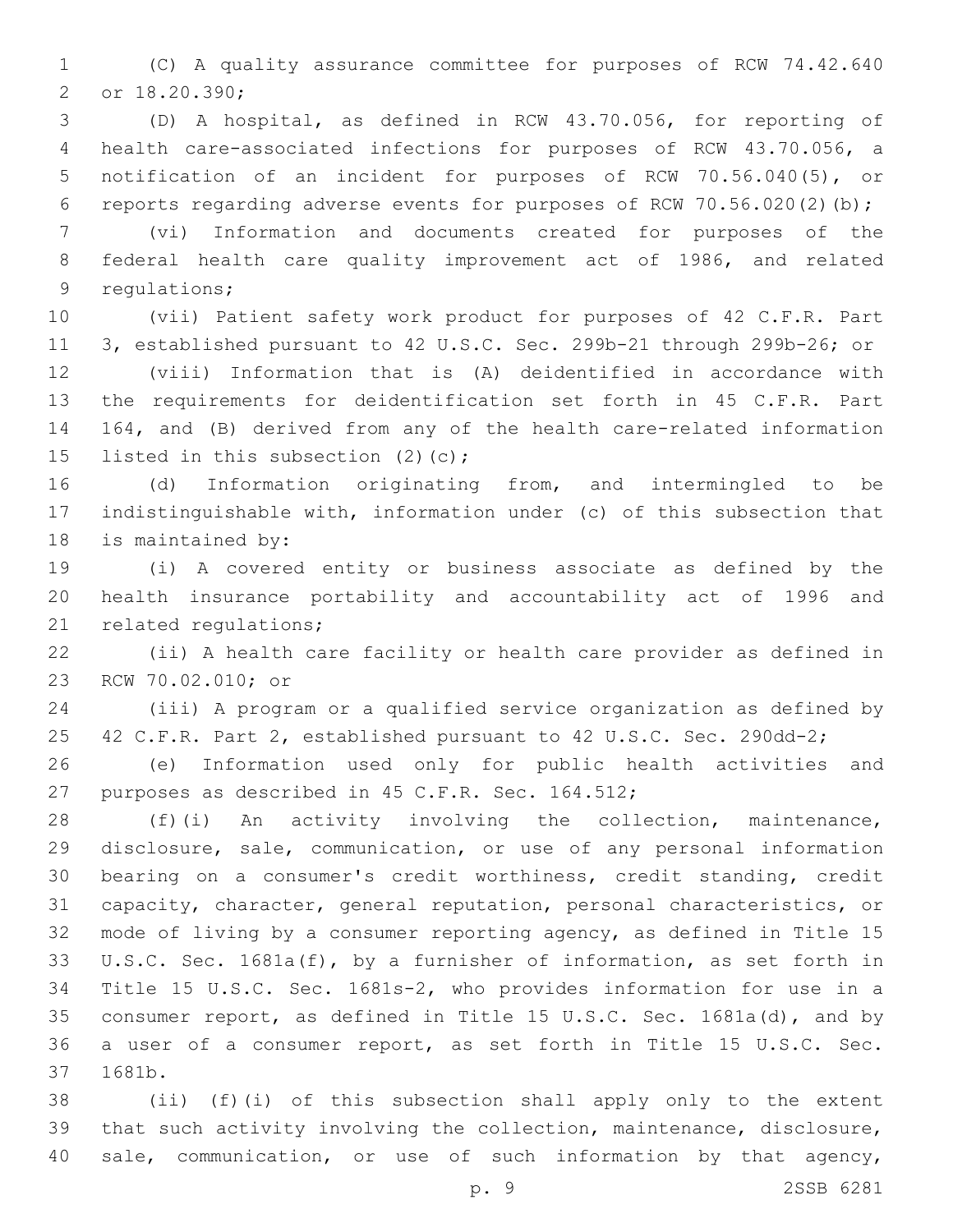furnisher, or user is subject to regulation under the fair credit reporting act, Title 15 U.S.C. Sec. 1681 et seq., and the information is not collected, maintained, used, communicated, disclosed, or sold except as authorized by the fair credit reporting act;

 (g) Personal data collected and maintained for purposes of 6 chapter 43.71 RCW;

 (h) Personal data collected, processed, sold, or disclosed pursuant to the federal Gramm-Leach-Bliley act (P.L. 106-102), and implementing regulations, if the collection, processing, sale, or 10 disclosure is in compliance with that law;

 (i) Personal data collected, processed, sold, or disclosed pursuant to the federal driver's privacy protection act of 1994 (18 U.S.C. Sec. 2721 et seq.), if the collection, processing, sale, or 14 disclosure is in compliance with that law;

 (j) Personal data regulated by the federal family educations rights and privacy act, 20 U.S.C. Sec. 1232g and its implementing 17 regulations;

 (k) Personal data regulated by the student user privacy in 19 education rights act, chapter 28A.604 RCW;

 (l) Personal data collected, processed, sold, or disclosed pursuant to the federal farm credit act of 1971 (as amended in 12 U.S.C. Sec. 2001-2279cc) and its implementing regulations (12 C.F.R. Part 600 et seq.) if the collection, processing, sale, or disclosure 24 is in compliance with that law; or

(m) Data maintained for employment records purposes.

 (3) Controllers that are in compliance with the verifiable parental consent mechanisms under the children's online privacy protection act, Title 15 U.S.C. Sec. 6501 through 6506 and its implementing regulations, shall be deemed compliant with any obligation to obtain parental consent under this chapter.

 NEW SECTION. **Sec. 5.** RESPONSIBILITY ACCORDING TO ROLE. (1) Controllers and processors are responsible for meeting their respective obligations established under this chapter.

 (2) Processors are responsible under this chapter for adhering to the instructions of the controller and assisting the controller to meet its obligations under this chapter. Such assistance shall 37 include the following:

 (a) Taking into account the nature of the processing, the processor shall assist the controller by appropriate technical and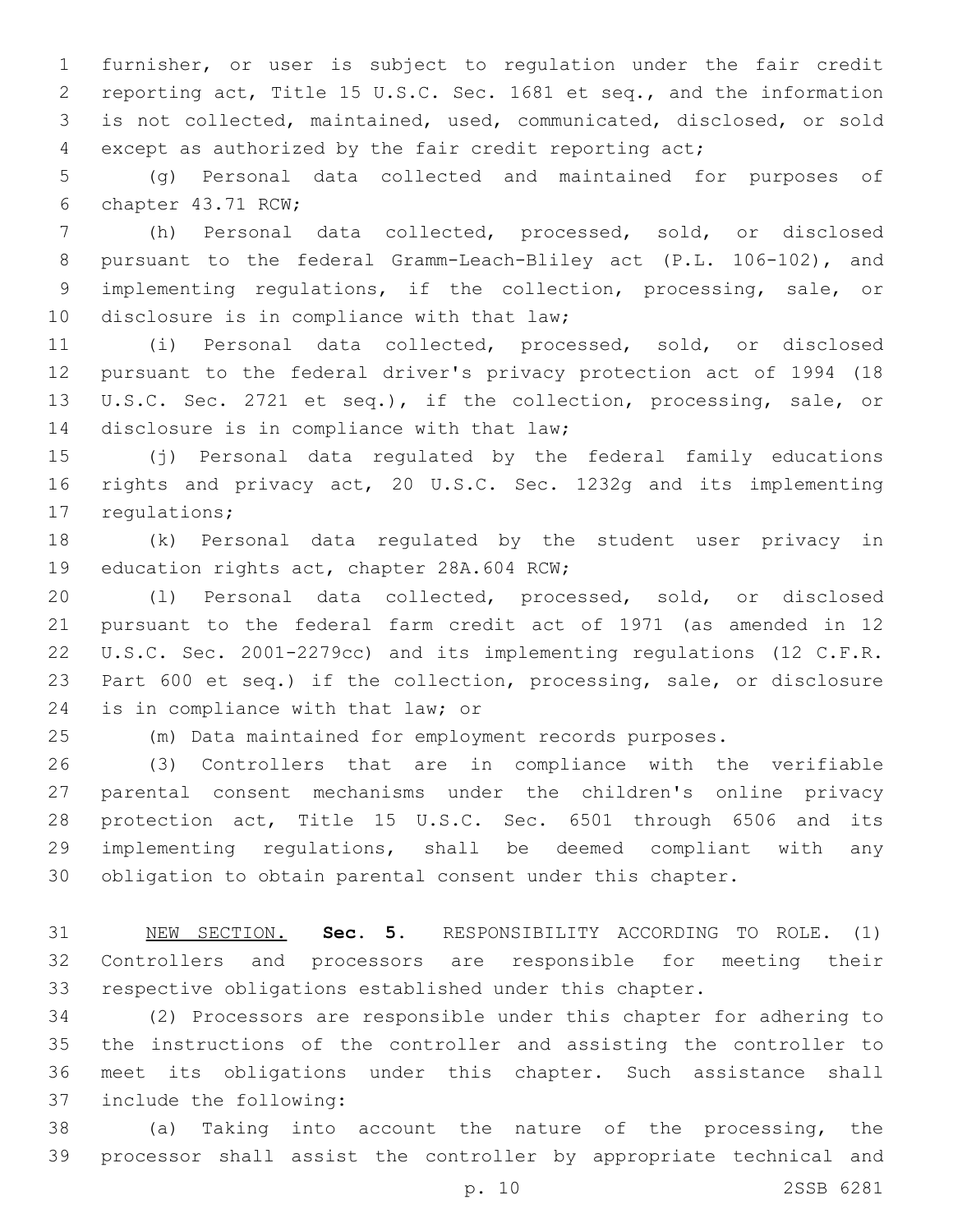organizational measures, insofar as this is possible, for the fulfillment of the controller's obligation to respond to consumer requests to exercise their rights pursuant to section 6 of this act; 4 and

 (b) Taking into account the nature of processing and the information available to the processor, the processor shall assist the controller in meeting the controller's obligations in relation to the security of processing the personal data and in relation to the notification of a breach of the security of the system pursuant to RCW 19.255.010; and shall provide information to the controller necessary to enable the controller to conduct and document any data protection assessments required by section 9 of this act.

 (3) Notwithstanding the instructions of the controller, a 14 processor shall:

 (a) Implement and maintain reasonable security procedures and practices to protect personal data, taking into account the context 17 in which the personal data are to be processed;

 (b) Ensure that each person processing the personal data is 19 subject to a duty of confidentiality with respect to the data; and

 (c) Engage a subcontractor only after providing the controller with an opportunity to object and pursuant to a written contract in accordance with subsection (5) of this section that requires the subcontractor to meet the obligations of the processor with respect 24 to the personal data.

 (4) Processing by a processor shall be governed by a contract between the controller and the processor that is binding on both parties and that sets out the processing instructions to which the processor is bound, including the nature and purpose of the processing, the type of personal data subject to the processing, the duration of the processing, and the obligations and rights of both parties. In addition, the contract shall include the requirements imposed by this subsection and subsection (3) of this section, as 33 well as the following requirements:

 (a) At the choice of the controller, the processor shall delete or return all personal data to the controller as requested at the end of the provision of services, unless retention of the personal data 37 is required by law;

 (b)(i) The processor shall make available to the controller all information necessary to demonstrate compliance with the obligations 40 in this chapter; and (ii) the processor shall allow for, and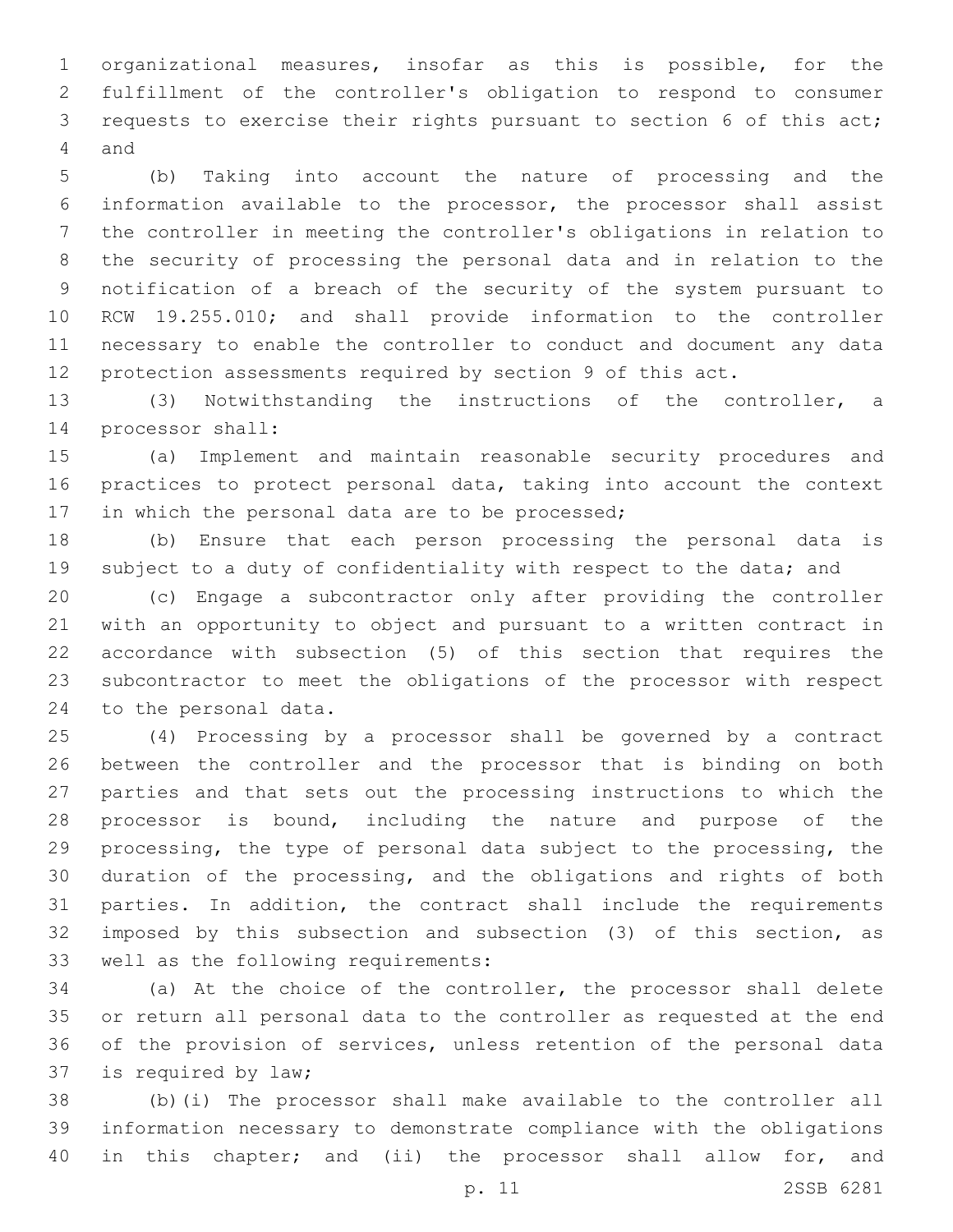contribute to, reasonable audits and inspections by the controller or the controller's designated auditor; alternatively, the processor may, with the controller's consent, arrange for a qualified and independent auditor to conduct, at least annually and at the processor's expense, an audit of the processor's policies and technical and organizational measures in support of the obligations under this chapter using an appropriate and accepted control standard or framework and audit procedure for such audits as applicable, and shall provide a report of such audit to the controller upon request.

 (5) In no event shall any contract relieve a controller or a processor from the liabilities imposed on them by virtue of its role in the processing relationship as defined by this chapter.

 (6) Determining whether a person is acting as a controller or processor with respect to a specific processing of data is a fact- based determination that depends upon the context in which personal data are to be processed. A person that is not limited in its processing of personal data pursuant to a controller's instructions, or that fails to adhere to such instructions, is a controller and not a processor with respect to a specific processing of data. A processor that continues to adhere to a controller's instructions with respect to a specific processing of personal data remains a processor. If a processor begins, alone or jointly with others, determining the purposes and means of the processing of personal data, it is a controller with respect to such processing.

 NEW SECTION. **Sec. 6.** CONSUMER PERSONAL DATA RIGHTS. Consumers may exercise the rights set forth in this section by submitting a request, at any time, to a controller specifying which rights the consumer wishes to exercise. In the case of processing personal data concerning a known child, the parent or legal guardian of the known child shall exercise the rights of this chapter on the child's behalf. Except as provided in this chapter, the controller must comply with a request to exercise the rights pursuant to subsections (1) through (5) of this section.

 (1) *Right of access.* A consumer has the right to confirm whether or not a controller is processing personal data concerning the 36 consumer and access such personal data.

 (2) *Right to correction.* A consumer has the right to correct inaccurate personal data concerning the consumer, taking into account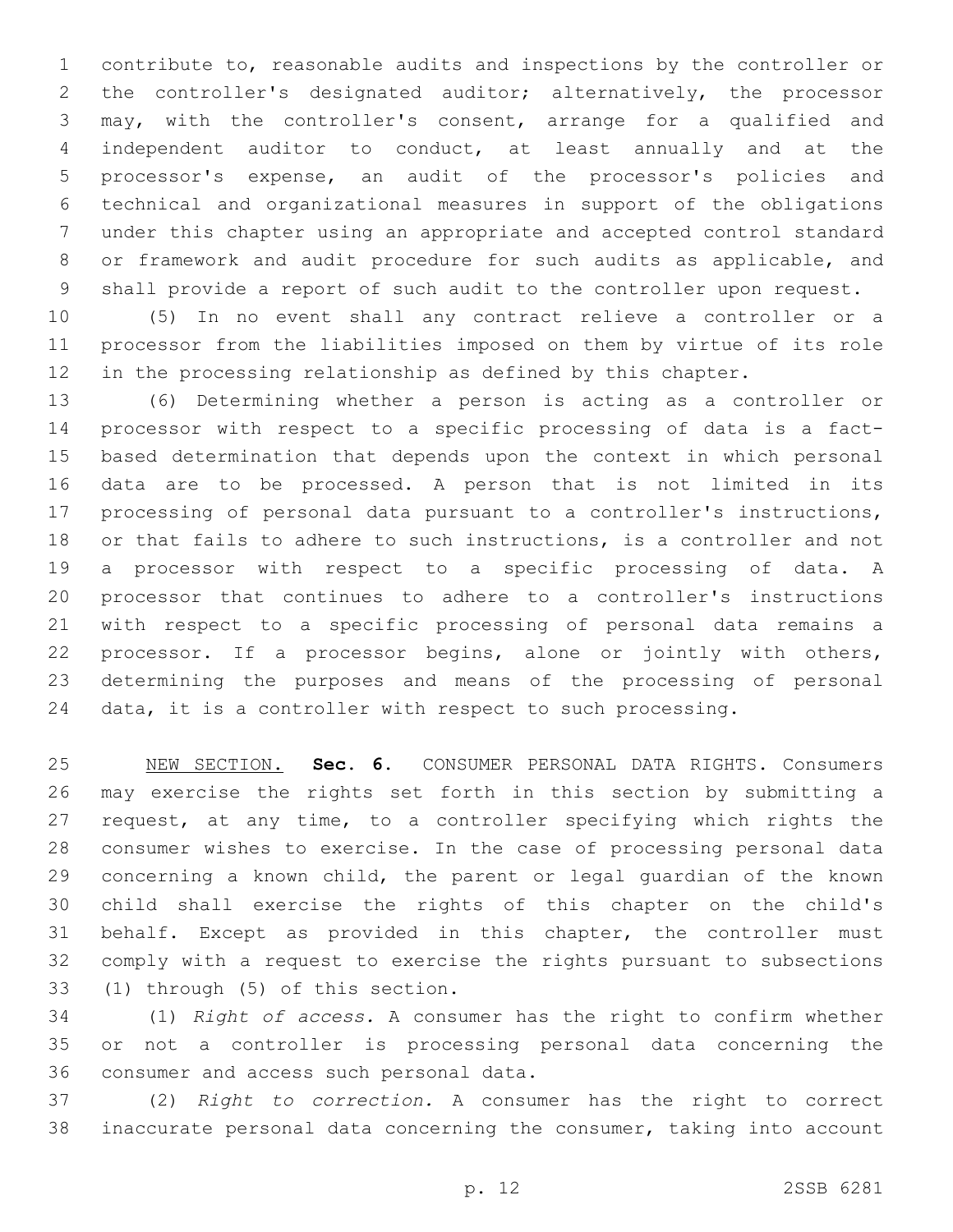the nature of the personal data and the purposes of the processing of 2 the personal data.

 (3) *Right to deletion.* A consumer has the right to delete 4 personal data concerning the consumer.

 (4) *Right to data portability.* A consumer has the right to obtain personal data concerning the consumer, which the consumer previously provided to the controller, in a portable and, to the extent technically feasible, readily usable format that allows the consumer to transmit the data to another controller without hindrance, where 10 the processing is carried out by automated means.

 (5) *Right to opt out.* A consumer has the right to opt out of the processing of personal data concerning such consumer for purposes of targeted advertising, the sale of personal data, or profiling in furtherance of decisions that produce legal effects concerning a consumer or similarly significant effects concerning a consumer.

 (6) *Responding to consumer requests.* (a) A controller must inform a consumer of any action taken on a request under subsections (1) through (5) of this section without undue delay and in any event within forty-five days of receipt of the request. That period may be extended once by forty-five additional days where reasonably necessary, taking into account the complexity and number of the requests. The controller must inform the consumer of any such extension within forty-five days of receipt of the request, together 24 with the reasons for the delay.

 (b) If a controller does not take action on the request of a consumer, the controller must inform the consumer without undue delay and at the latest within forty-five days of receipt of the request of the reasons for not taking action and instructions for how to appeal the decision with the controller as described in subsection (7) of 30 this section.

 (c) Information provided under this section must be provided by the controller free of charge, up to twice annually to the consumer. Where requests from a consumer are manifestly unfounded or excessive, in particular because of their repetitive character, the controller may either: (i) Charge a reasonable fee to cover the administrative costs of complying with the request, or (ii) refuse to act on the request. The controller bears the burden of demonstrating the manifestly unfounded or excessive character of the request.

 (d) A controller is not required to comply with a request to exercise any of the rights under subsections (1) through (4) of this

p. 13 2SSB 6281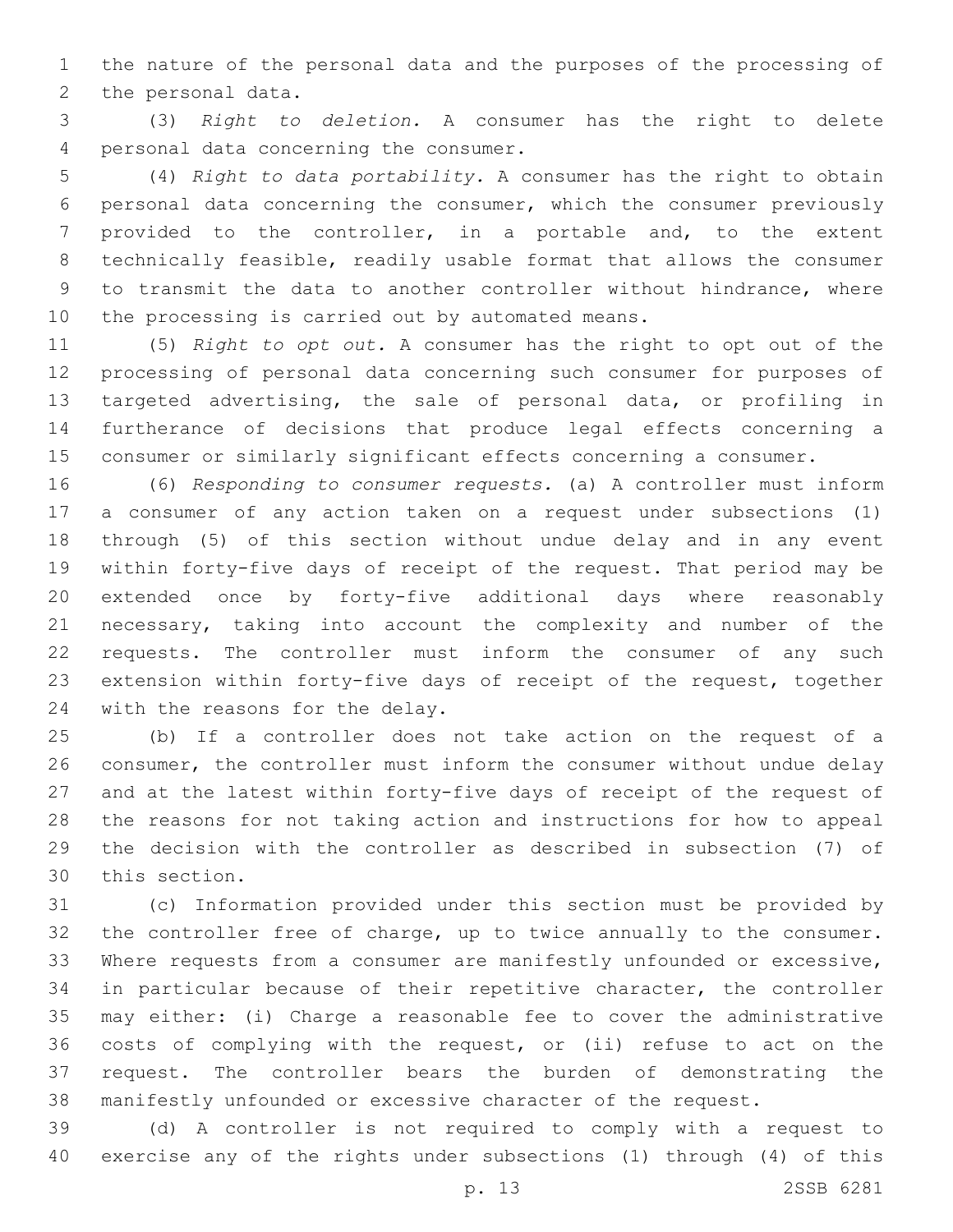section if the controller is unable to authenticate the request using commercially reasonable efforts. In such cases, the controller may request the provision of additional information reasonably necessary 4 to authenticate the request.

 (7)(a) Controllers must establish an internal process whereby consumers may appeal a refusal to take action on a request to exercise any of the rights under subsections (1) through (5) of this section within a reasonable period of time after the consumer's receipt of the notice sent by the controller under subsection (6)(b) 10 of this section.

 (b) The appeal process must be conspicuously available and as easy to use as the process for submitting such requests under this 13 section.

 (c) Within thirty days of receipt of an appeal, a controller must inform the consumer of any action taken or not taken in response to the appeal, along with a written explanation of the reasons in support thereof. That period may be extended by sixty additional days where reasonably necessary, taking into account the complexity and number of the requests serving as the basis for the appeal. The controller must inform the consumer of any such extension within thirty days of receipt of the appeal, together with the reasons for the delay. The controller must also provide the consumer with an email address or other online mechanism through which the consumer may submit the appeal, along with any action taken or not taken by the controller in response to the appeal and the controller's written explanation of the reasons in support thereof, to the attorney 27 general.

 (d) When informing a consumer of any action taken or not taken in response to an appeal pursuant to (c) of this subsection, the controller must clearly and prominently ask the consumer whether the consumer consents to having the controller submit the appeal, along with any action taken or not taken by the controller in response to the appeal and must, upon request, provide the controller's written explanation of the reasons in support thereof, to the attorney 35 general. If the consumer provides such consent, the controller must 36 submit such information to the attorney general.

 NEW SECTION. **Sec. 7.** PROCESSING DEIDENTIFIED DATA OR PSEUDONYMOUS DATA. (1) This chapter does not require a controller or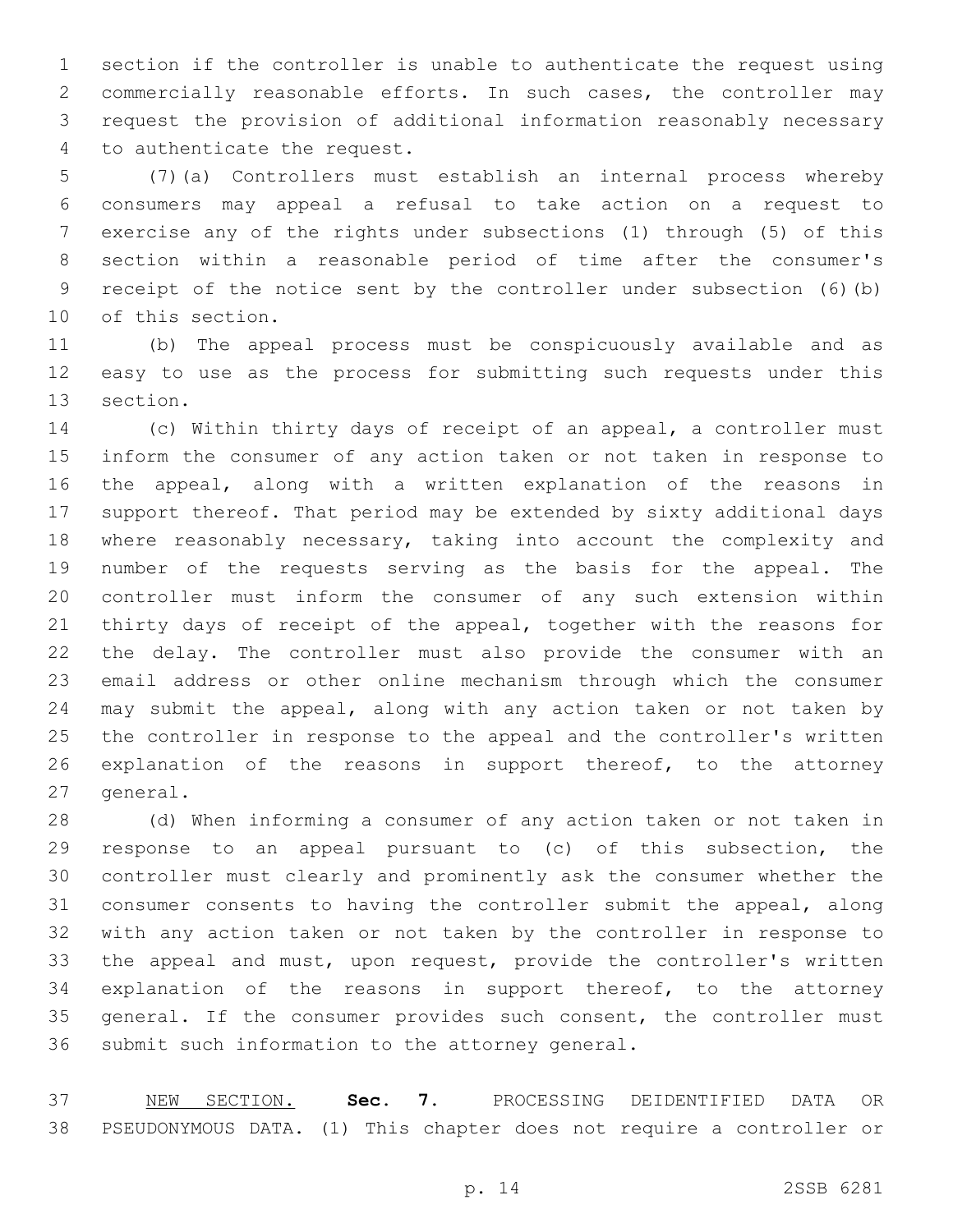processor to do any of the following solely for purposes of complying 2 with this chapter:

3 (a) Reidentify deidentified data;

 (b) Comply with an authenticated consumer request to access, correct, delete, or port personal data pursuant to section 6 (1) through (4) of this act, if all of the following are true:

 (i)(A) The controller is not reasonably capable of associating the request with the personal data, or (B) it would be unreasonably burdensome for the controller to associate the request with the 10 personal data;

 (ii) The controller does not use the personal data to recognize or respond to the specific consumer who is the subject of the personal data, or associate the personal data with other personal 14 data about the same specific consumer; and

 (iii) The controller does not sell the personal data to any third party or otherwise voluntarily disclose the personal data to any third party other than a processor, except as otherwise permitted in 18 this section; or

 (c) Maintain data in identifiable form, or collect, obtain, retain, or access any data or technology, in order to be capable of associating an authenticated consumer request with personal data.

 (2) The rights contained in section 6 (1) through (4) of this act do not apply to pseudonymous data in cases where the controller is able to demonstrate any information necessary to identify the consumer is kept separately and is subject to effective technical and organizational controls that prevent the controller from accessing 27 such information.

 (3) A controller that uses pseudonymous data or deidentified data must exercise reasonable oversight to monitor compliance with any contractual commitments to which the pseudonymous data or deidentified data are subject, and must take appropriate steps to 32 address any breaches of contractual commitments.

 NEW SECTION. **Sec. 8.** RESPONSIBILITIES OF CONTROLLERS. (1) *Transparency.*

 (a) Controllers shall provide consumers with a reasonably accessible, clear, and meaningful privacy notice that includes:

(i) The categories of personal data processed by the controller;

 (ii) The purposes for which the categories of personal data are 39 processed;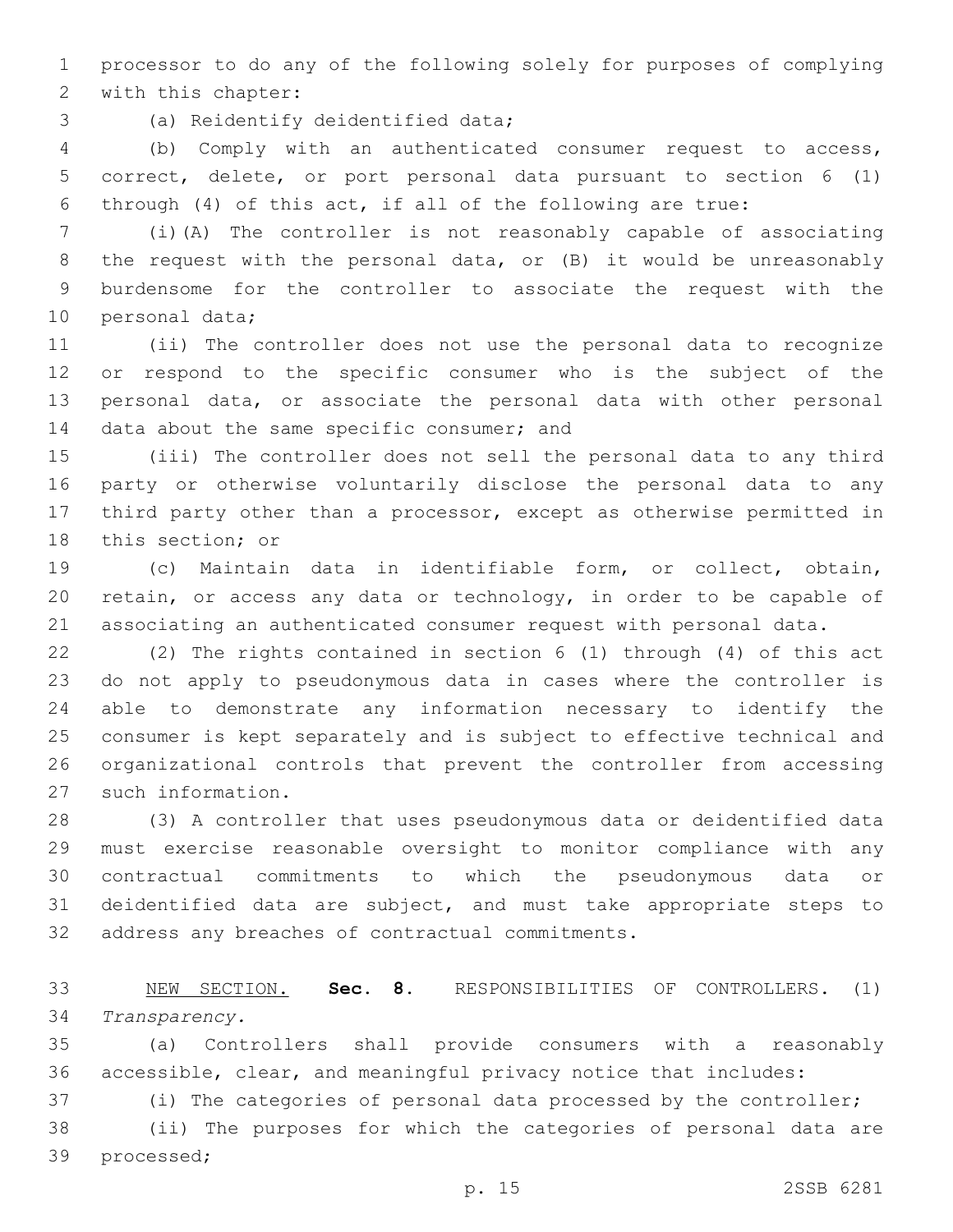(iii) How and where consumers may exercise the rights contained in section 6 of this act, including how a consumer may appeal a controller's action with regard to the consumer's request;

 (iv) The categories of personal data that the controller shares 5 with third parties, if any; and

 (v) The categories of third parties, if any, with whom the 7 controller shares personal data.

 (b) If a controller sells personal data to third parties or processes personal data for targeted advertising, it must clearly and conspicuously disclose such processing, as well as the manner in which a consumer may exercise the right to opt out of such 12 processing, in a clear and conspicuous manner.

 (c) Controllers shall establish, and shall describe in the privacy notice, one or more secure and reliable means for consumers to submit a request to exercise their rights under this chapter. Such means shall take into account the ways in which consumers interact with the controller, the need for secure and reliable communication of such requests, and the controller's ability to authenticate the identity of the consumer making the request. Controllers shall not require a consumer to create a new account in order to exercise a right, but a controller may require a consumer to use an existing account to exercise the consumer's rights under this chapter.

 (2) *Purpose specification.* A controller's collection of personal data must be limited to what is reasonably necessary in relation to the purposes for which such data are processed, as disclosed to the 26 consumer.

 (3) *Data minimization.* A controller's collection of personal data must be adequate, relevant, and limited to what is reasonably necessary in relation to the purposes for which such data are 30 processed, as disclosed to the consumer.

 (4) *Avoid secondary use.* Except as provided in this chapter, a controller may not process personal data for purposes that are not reasonably necessary to, or compatible with, the purposes for which such personal data are processed, as disclosed to the consumer, unless the controller obtains the consumer's consent.

 (5) *Security.* A controller shall establish, implement, and maintain reasonable administrative, technical, and physical data 38 security practices to protect the confidentiality, integrity, and accessibility of personal data. Such data security practices shall be appropriate to the volume and nature of the personal data at issue.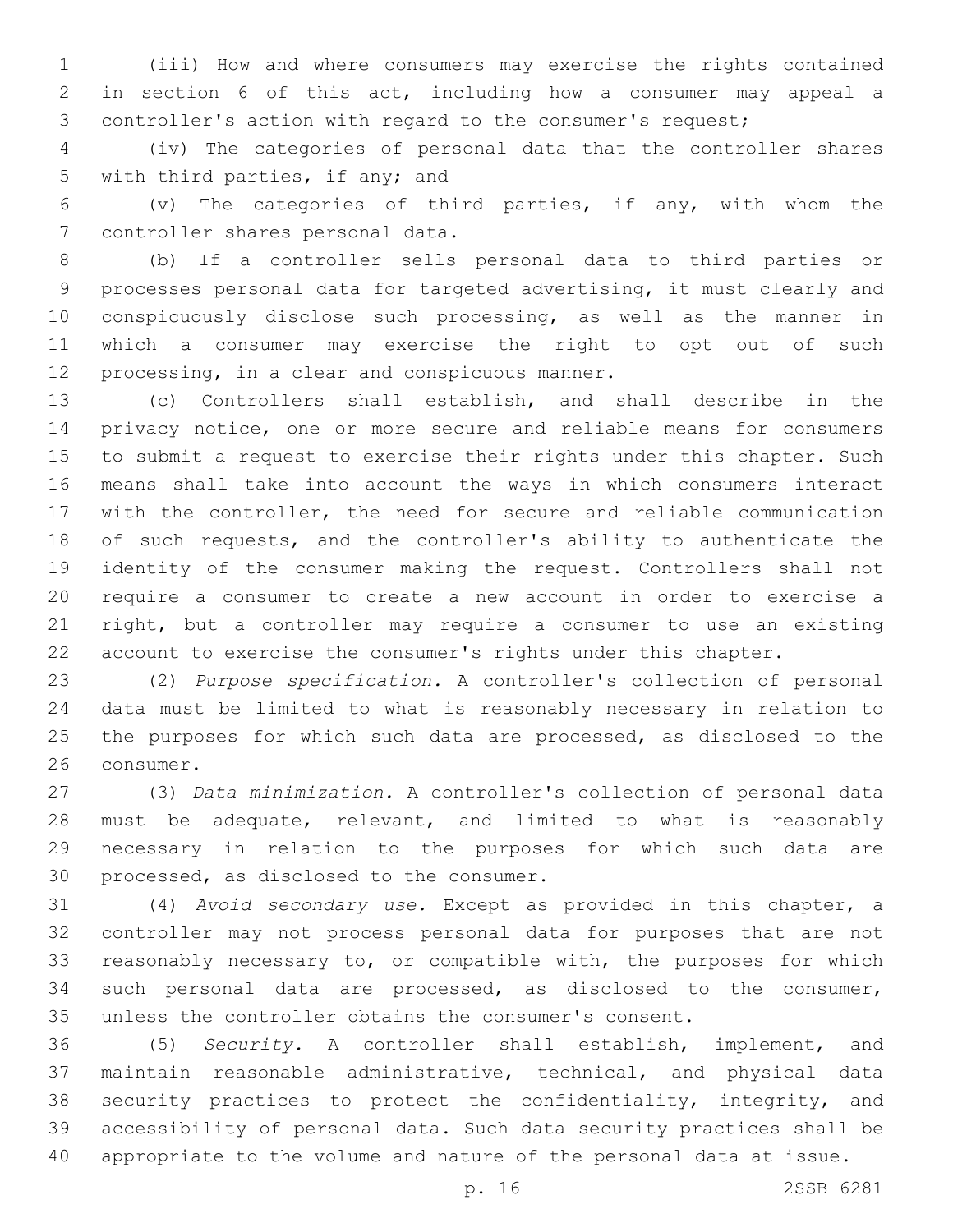(6) *Nondiscrimination.* A controller may not process personal data in violation of state and federal laws that prohibit unlawful discrimination against consumers. A controller shall not discriminate against a consumer for exercising any of the rights contained in this chapter, including denying goods or services to the consumer, charging different prices or rates for goods or services, and providing a different level of quality of goods and services to the consumer. This subsection shall not prohibit a controller from offering a different price, rate, level, quality, or selection of goods or services to a consumer, including offering goods or services for no fee, if the offering is in connection with a consumer's voluntary participation in a bona fide loyalty, rewards, premium features, discounts, or club card program. A controller may not sell personal data to a third-party controller as part of such a program unless: (a) The sale is reasonably necessary to enable the third party to provide a benefit to which the consumer is entitled; (b) the sale of personal data to third parties is clearly disclosed in the terms of the program; and (c) the third party uses the personal data only for purposes of facilitating such benefit to which the consumer is entitled and does not retain or otherwise use or disclose the personal data for any other purpose. A controller may not enroll a consumer in a facial recognition service in connection with a bona fide loyalty, rewards, premium features, discounts, or club card 24 program.

 (7) *Sensitive data.* Except as otherwise provided in this act, a controller may not process sensitive data concerning a consumer 27 without obtaining the consumer's consent, or, in the case of the processing of personal data concerning a known child, without obtaining consent from the child's parent or lawful guardian, in accordance with the children's online privacy protection act 31 requirements.

 (8) *Nonwaiver of consumer rights.* Any provision of a contract or agreement of any kind that purports to waive or limit in any way a consumer's rights under this chapter shall be deemed contrary to public policy and shall be void and unenforceable.

 NEW SECTION. **Sec. 9.** DATA PROTECTION ASSESSMENTS. (1) Controllers must conduct and document a data protection assessment of each of the following processing activities involving personal data: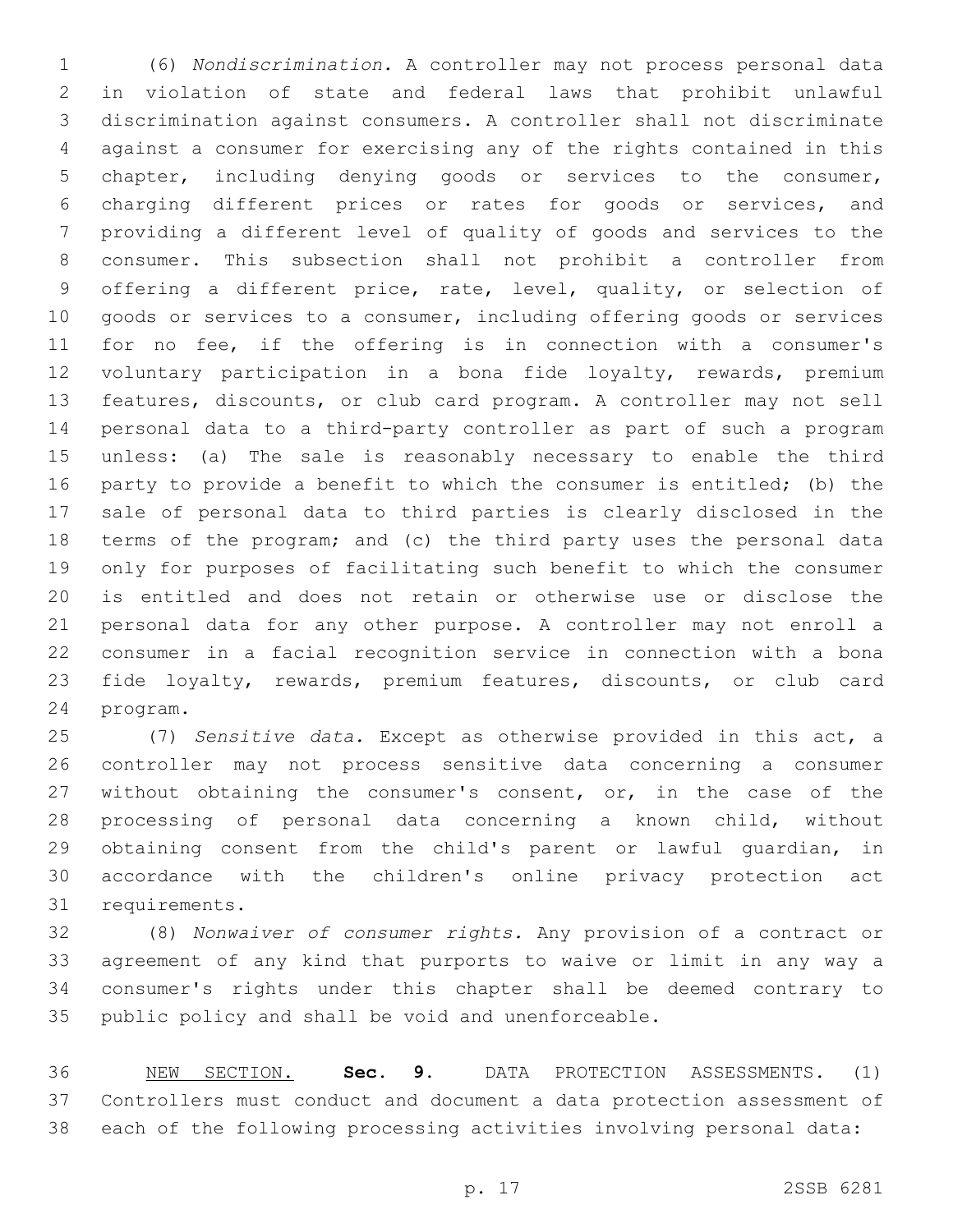(a) The processing of personal data for purposes of targeted 2 advertising;

3 (b) The sale of personal data;

 (c) The processing of personal data for purposes of profiling, where such profiling presents a reasonably foreseeable risk of: (i) Unfair or deceptive treatment of, or disparate impact on, consumers; (ii) financial, physical, or reputational injury to consumers; (iii) a physical or other intrusion upon the solitude or seclusion, or the private affairs or concerns, of consumers, where such intrusion would be offensive to a reasonable person; or (iv) other substantial injury 11 to consumers;

12 (d) The processing of sensitive data; and

 (e) Any processing activities involving personal data that 14 present a heightened risk of harm to consumers.

 Such data protection assessments must take into account the type of personal data to be processed by the controller, including the extent to which the personal data are sensitive data, and the context 18 in which the personal data are to be processed.

 (2) Data protection assessments conducted under subsection (1) of this section must identify and weigh the benefits that may flow directly and indirectly from the processing to the controller, consumer, other stakeholders, and the public against the potential risks to the rights of the consumer associated with such processing, as mitigated by safeguards that can be employed by the controller to reduce such risks. The use of deidentified data and the reasonable expectations of consumers, as well as the context of the processing and the relationship between the controller and the consumer whose personal data will be processed, must be factored into this 29 assessment by the controller.

 (3) The attorney general may request, in writing, that a controller disclose any data protection assessment that is relevant to an investigation conducted by the attorney general. The controller must make a data protection assessment available to the attorney general upon such a request. The attorney general may evaluate the data protection assessments for compliance with the responsibilities contained in section 8 of this act and with other laws including, but not limited to, chapter 19.86 RCW. Data protection assessments are confidential and exempt from public inspection and copying under chapter 42.56 RCW. The disclosure of a data protection assessment pursuant to a request from the attorney general under this subsection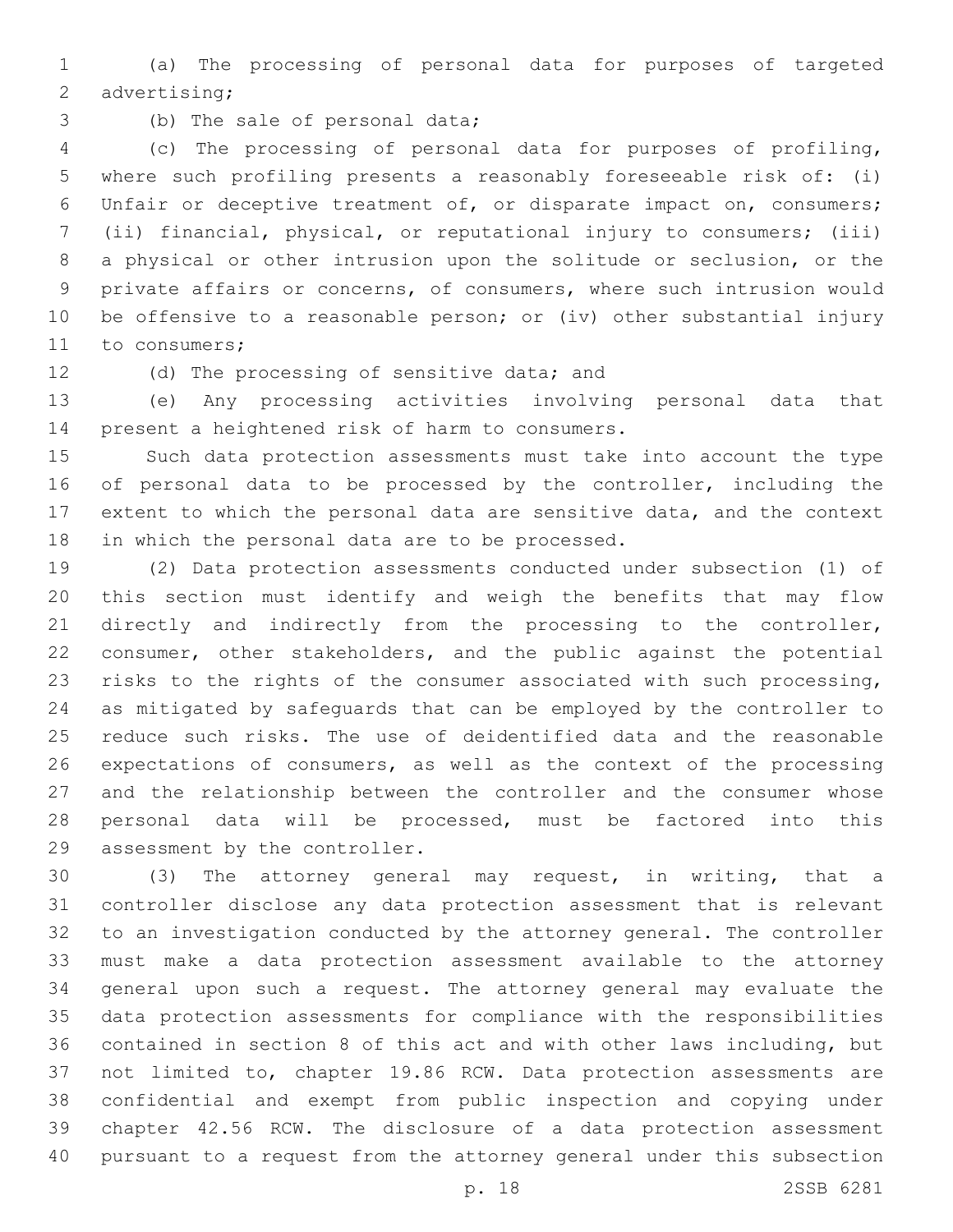does not constitute a waiver of the attorney-client privilege or work product protection with respect to the assessment and any information 3 contained in the assessment.

 (4) Data protection assessments conducted by a controller for the purpose of compliance with other laws or regulations may qualify under this section if they have a similar scope and effect.

 NEW SECTION. **Sec. 10.** LIMITATIONS AND APPLICABILITY. (1) The obligations imposed on controllers or processors under this chapter do not restrict a controller's or processor's ability to:

 (a) Comply with federal, state, or local laws, rules, or 11 regulations;

 (b) Comply with a civil, criminal, or regulatory inquiry, investigation, subpoena, or summons by federal, state, local, or 14 other governmental authorities;

 (c) Cooperate with law enforcement agencies concerning conduct or activity that the controller or processor reasonably and in good faith believes may violate federal, state, or local laws, rules, or 18 regulations;

 (d) Investigate, establish, exercise, prepare for, or defend 20 legal claims;

 (e) Provide a product or service specifically requested by a consumer, perform a contract to which the consumer is a party, or take steps at the request of the consumer prior to entering into a 24 contract;

 (f) Take immediate steps to protect an interest that is essential for the life of the consumer or of another natural person, and where 27 the processing cannot be manifestly based on another legal basis;

 (g) Prevent, detect, protect against, or respond to security incidents, identity theft, fraud, harassment, malicious or deceptive activities, or any illegal activity; preserve the integrity or security of systems; or investigate, report, or prosecute those 32 responsible for any such action;

 (h) Engage in public or peer-reviewed scientific, historical, or statistical research in the public interest that adheres to all other applicable ethics and privacy laws if the deletion of the information is likely to render impossible or seriously impair the achievement of the research and the consumer provided consent; or

 (i) Assist another controller, processor, or third party with any 39 of the obligations under this subsection.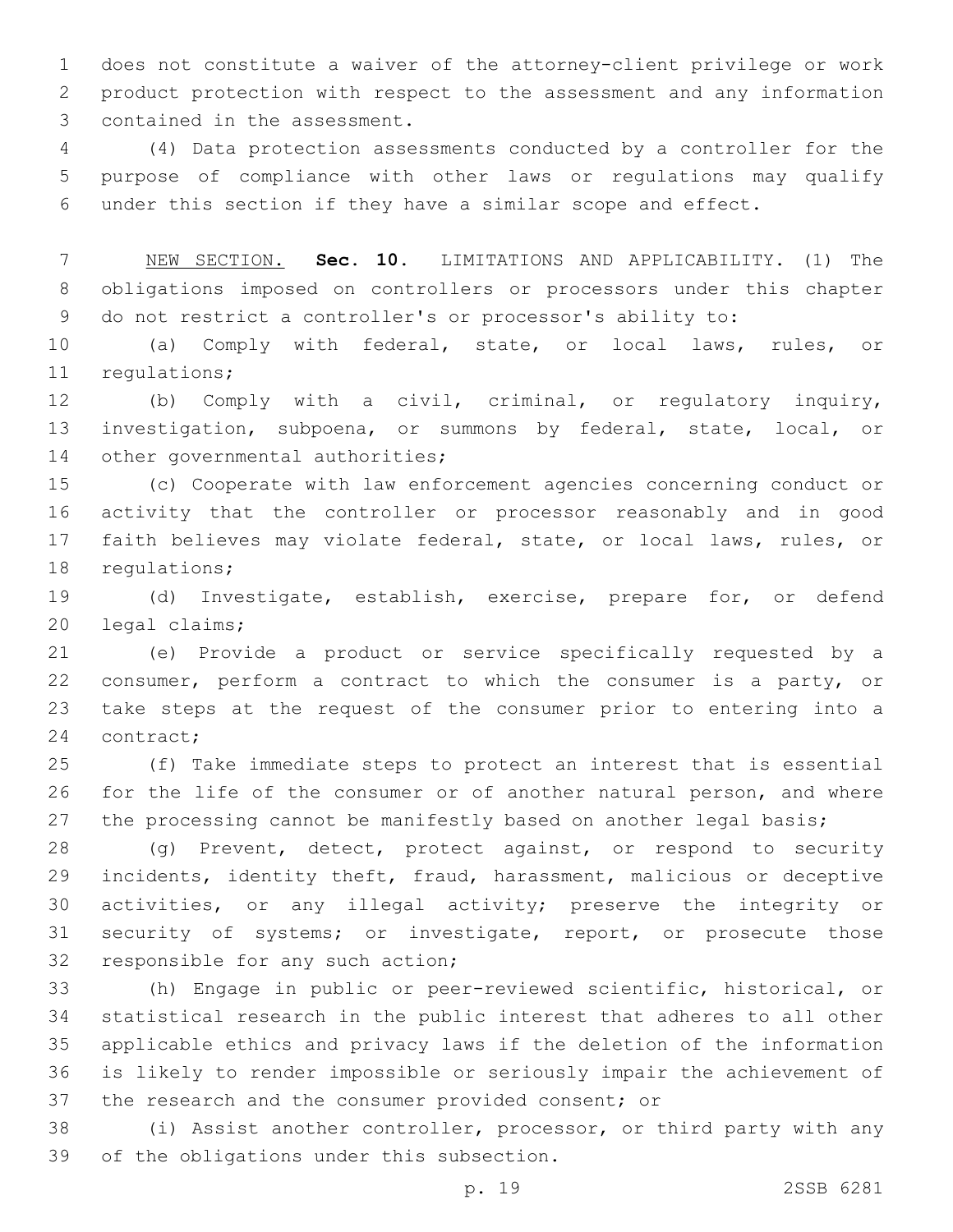(2) The obligations imposed on controllers or processors under this chapter do not restrict a controller's or processor's ability to 3 collect, use, or retain data to:

 (a) Conduct internal research solely to improve or repair 5 products, services, or technology;

 (b) Identify and repair technical errors that impair existing or 7 intended functionality; or

 (c) Perform solely internal operations that are reasonably aligned with the expectations of the consumer based on the consumer's existing relationship with the controller, or are otherwise compatible with processing in furtherance of the provision of a product or service specifically requested by a consumer or the performance of a contract to which the consumer is a party.

 (3) The obligations imposed on controllers or processors under this chapter do not apply where compliance by the controller or processor with this chapter would violate an evidentiary privilege under Washington law and do not prevent a controller or processor from providing personal data concerning a consumer to a person covered by an evidentiary privilege under Washington law as part of a 20 privileged communication.

 (4) A controller or processor that discloses personal data to a third-party controller or processor in compliance with the requirements of this chapter is not in violation of this chapter if the recipient processes such personal data in violation of this chapter, provided that, at the time of disclosing the personal data, the disclosing controller or processor did not have actual knowledge that the recipient intended to commit a violation. A third-party controller or processor receiving personal data from a controller or processor in compliance with the requirements of this chapter is likewise not in violation of this chapter for the obligations of the controller or processor from which it receives such personal data.

 (5) Obligations imposed on controllers and processors under this 33 chapter shall not:

 (a) Adversely affect the rights or freedoms of any persons, such as exercising the right of free speech pursuant to the First 36 Amendment to the United States Constitution; or

 (b) Apply to the processing of personal data by a natural person in the course of a purely personal or household activity.

 (6) Personal data that are processed by a controller pursuant to this section must not be processed for any purpose other than those

p. 20 2SSB 6281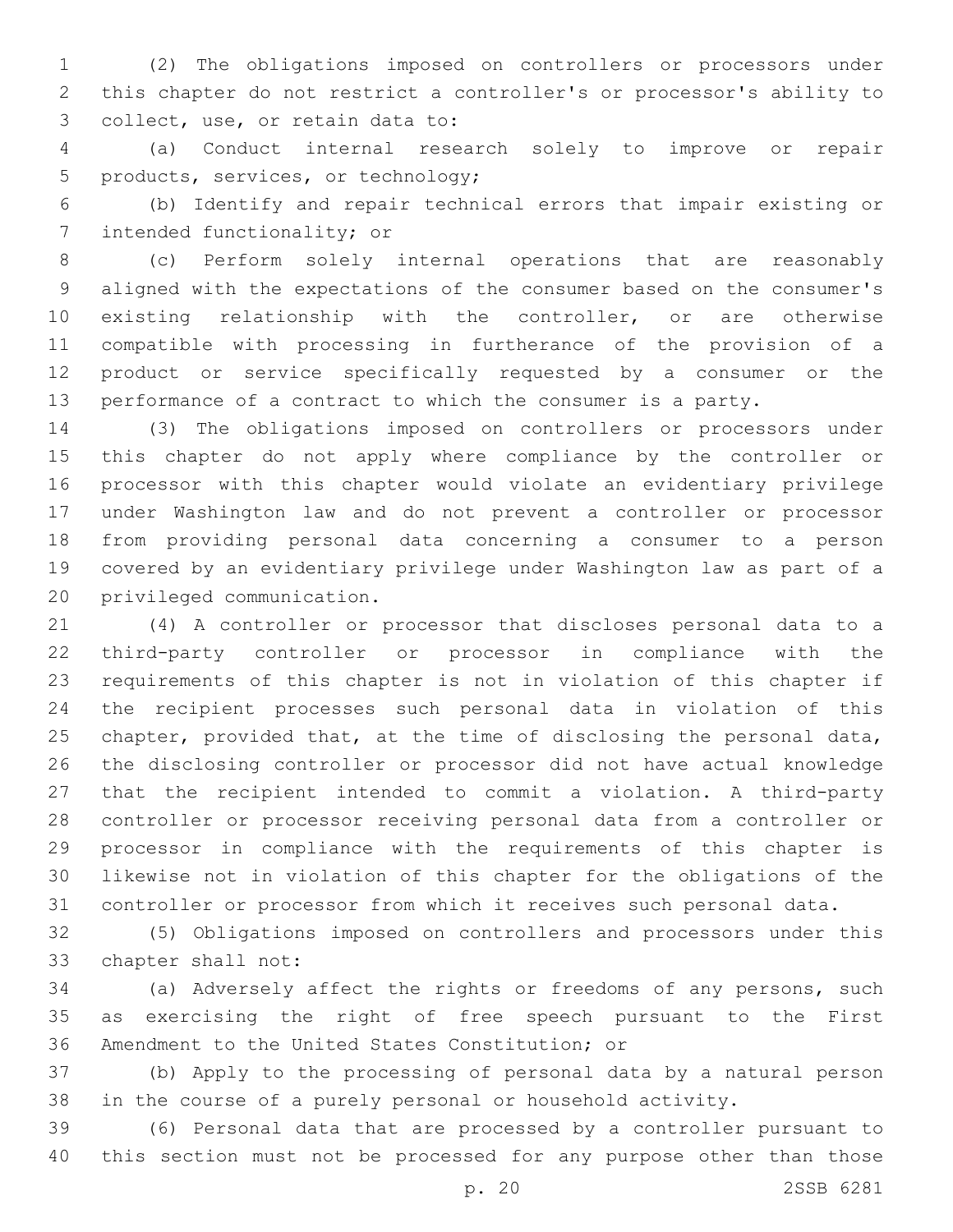expressly listed in this section. Personal data that are processed by a controller pursuant to this section may be processed solely to the extent that such processing is: (i) Necessary, reasonable, and proportionate to the purposes listed in this section; and (ii) adequate, relevant, and limited to what is necessary in relation to the specific purpose or purposes listed in this section. Furthermore, personal data that are collected, used, or retained pursuant to subsection (2) of this section must, insofar as possible, taking into account the nature and purpose or purposes of such collection, use, or retention, be subjected to reasonable administrative, technical, and physical measures to protect the confidentiality, integrity, and accessibility of the personal data, and to reduce reasonably foreseeable risks of harm to consumers relating to such collection, 14 use, or retention of personal data.

 (7) If a controller processes personal data pursuant to an exemption in this section, the controller bears the burden of demonstrating that such processing qualifies for the exemption and complies with the requirements in subsection (6) of this section.

 (8) Processing personal data solely for the purposes expressly identified in subsection (1)(a) through (d) or (g) of this section does not, by itself, make an entity a controller with respect to such 22 processing.

 NEW SECTION. **Sec. 11.** LIABILITY. (1) Any violation of this 24 chapter shall not serve as the basis for, or be subject to, a private right of action under this chapter or under any other law. This does not relieve any party from any duties or obligations imposed, or to 27 alter any independent rights that consumers have under other laws, chapter 19.86 RCW, the Washington state Constitution, or the United States Constitution.

 (2) Where more than one controller or processor, or both a controller and a processor, involved in the same processing, is in violation of this chapter, the liability must be allocated among the parties according to principles of comparative fault.

 NEW SECTION. **Sec. 12.** ENFORCEMENT. (1) The attorney general has exclusive authority to enforce this chapter by bringing an action in the name of the state, or as parens patriae on behalf of persons residing in the state.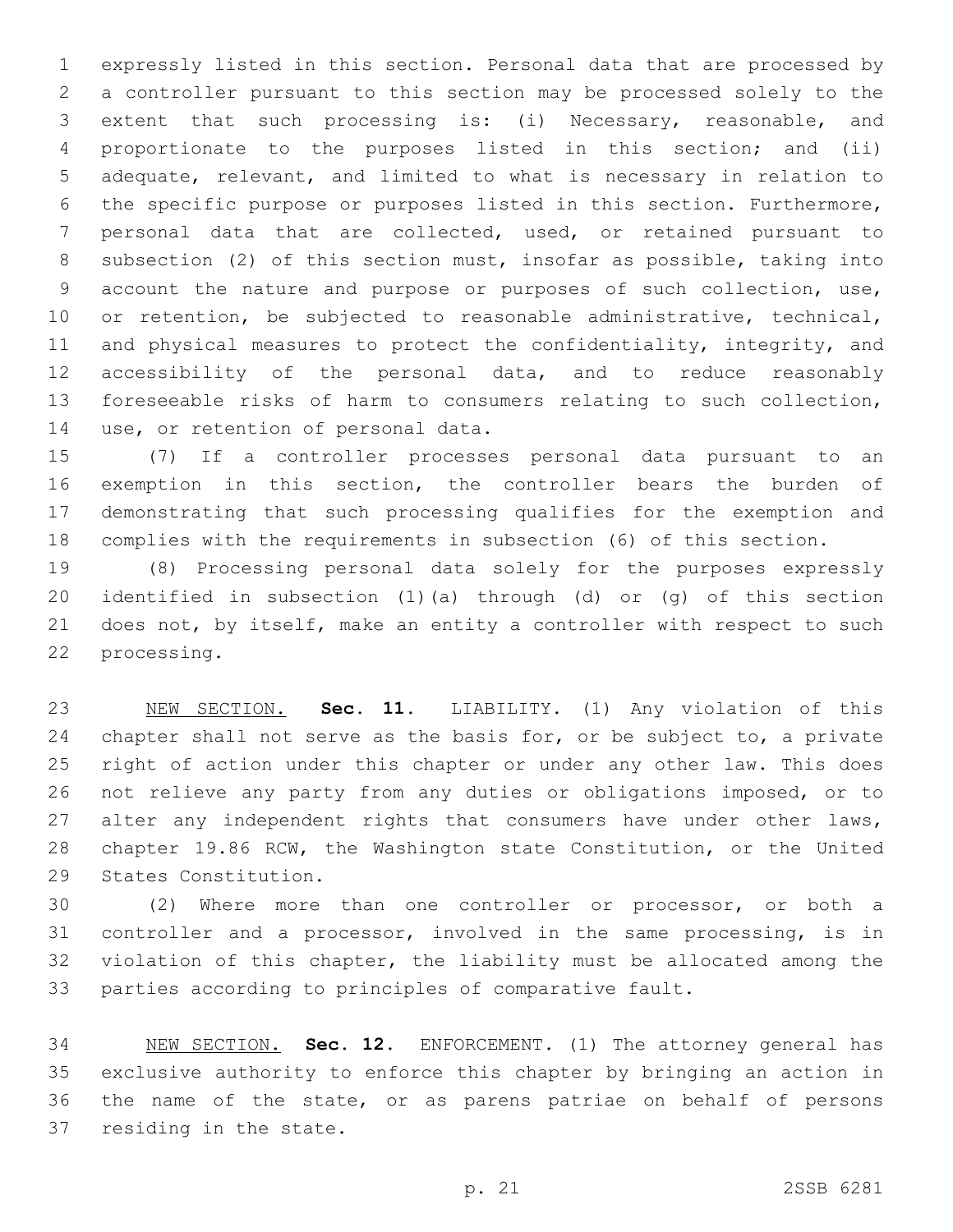(2) Any controller or processor that violates this chapter is subject to an injunction and liable for a civil penalty of not more than seven thousand five hundred dollars for each violation.

 NEW SECTION. **Sec. 13.** CONSUMER PRIVACY ACCOUNT. The consumer privacy account is created in the state treasury. All receipts from the imposition of civil penalties under this chapter must be deposited into the account except for the recovery of costs and attorneys' fees accrued by the attorney general in enforcing this chapter. Moneys in the account may be spent only after appropriation. Moneys in the account may only be used for the purposes of the office of privacy and data protection as created under RCW 43.105.369, and may not be used to supplant general fund appropriations to the agency.

 NEW SECTION. **Sec. 14.** PREEMPTION. This chapter supersedes and preempts laws, ordinances, regulations, or the equivalent adopted by any local entity regarding the processing of personal data by controllers or processors.

 NEW SECTION. **Sec. 15.** ATTORNEY GENERAL REPORT. (1) The attorney general shall compile a report evaluating the liability and enforcement provisions of this chapter including, but not limited to, 21 the effectiveness of its efforts to enforce this chapter, and any recommendations for changes to such provisions.

 (2) The attorney general shall submit the report to the governor and the appropriate committees of the legislature by July 1, 2022.

 NEW SECTION. **Sec. 16.** JOINT RESEARCH INITIATIVES. The governor may enter into agreements with the governments of the Canadian province of British Columbia and the states of California and Oregon for the purpose of sharing personal data or personal information by public bodies across national and state borders to enable collaboration for joint data-driven research initiatives. Such agreements must provide reciprocal protections that the respective governments agree appropriately safeguard the data.

 NEW SECTION. **Sec. 17.** FACIAL RECOGNITION. (1) Processors that provide facial recognition services must make available an application programming interface or other technical capability,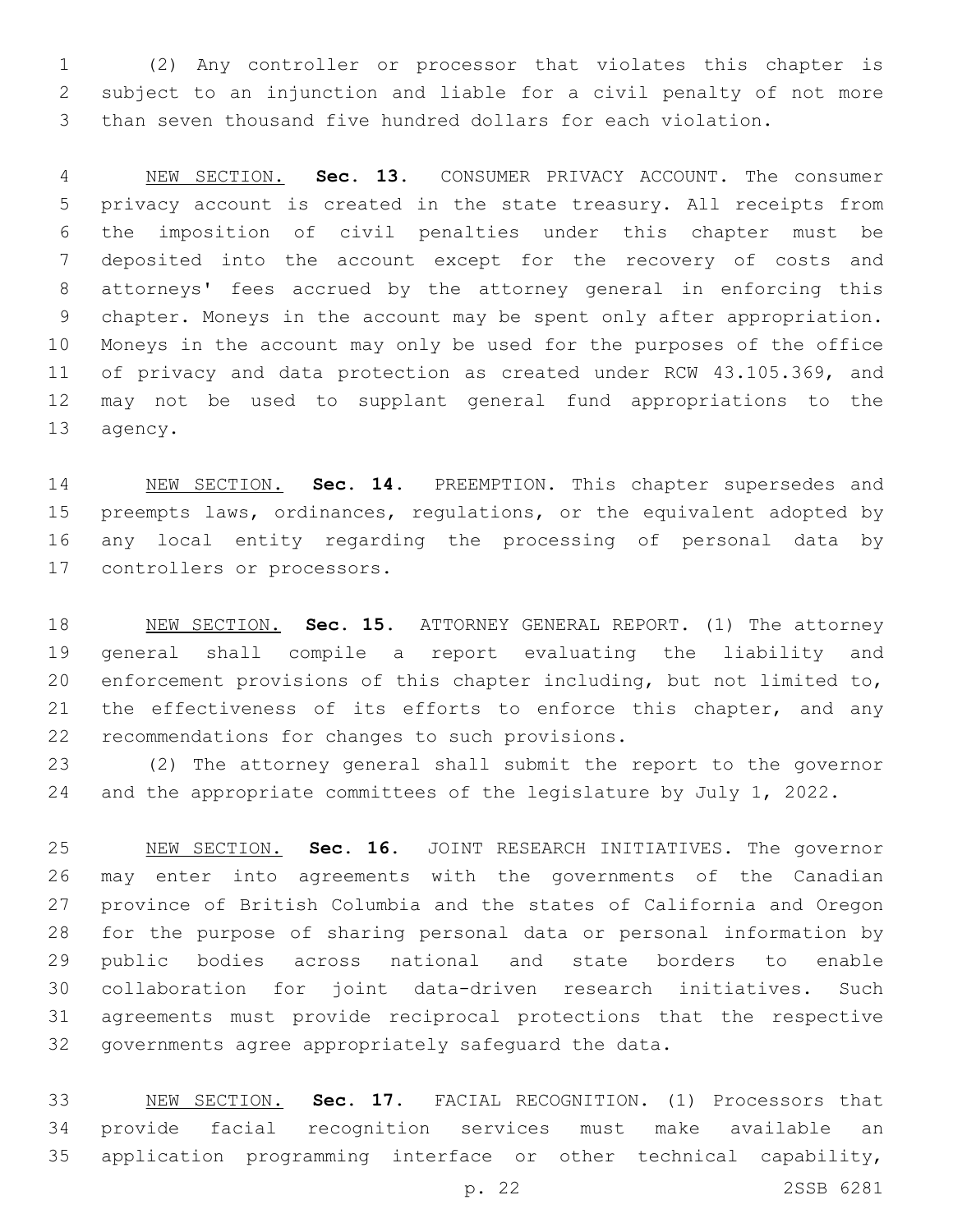chosen by the processor, to enable controllers or third parties to conduct legitimate, independent, and reasonable tests of those facial recognition services for accuracy and unfair performance differences across distinct subpopulations: PROVIDED, That making such an application programming interface or other technical capability available does not require the disclosure of proprietary data, trade secrets, intellectual property, or other information, or if doing so would increase the risk of cyberattacks including, without limitation, cyberattacks related to unique methods of conducting business, data unique to the product or services, or determining prices or rates to be charged for services. Such subpopulations are defined by visually detectable characteristics, such as (a) race, skin tone, ethnicity, gender, age, or disability status, or (b) other protected characteristics that are objectively determinable or self- identified by the individuals portrayed in the testing dataset. If the results of that independent testing identify material unfair performance differences across subpopulations and the methodology, data, and results are disclosed in a manner that allow full reproduction of the testing directly to the processor, who, acting reasonably, determines that the methodology and results of that testing are valid, then the processor must develop and implement a plan to mitigate the identified performance differences. Nothing in this subsection prevents a processor from prohibiting the use of the processor's facial recognition service by a competitor for 25 competitive purposes.

 (2) Processors that provide facial recognition services must provide documentation that includes general information that:

 (a) Explains the capabilities and limitations of the services in 29 plain language; and

 (b) Enables testing of the services in accordance with this 31 section.

 (3) Processors that provide facial recognition services must prohibit, in the contract required by section 5 of this act, the use of facial recognition services by controllers to unlawfully discriminate under federal or state law against individual consumers 36 or groups of consumers.

 (4) Controllers must provide a conspicuous and contextually appropriate notice whenever a facial recognition service is deployed in a physical premise open to the public that includes, at minimum, 40 the following: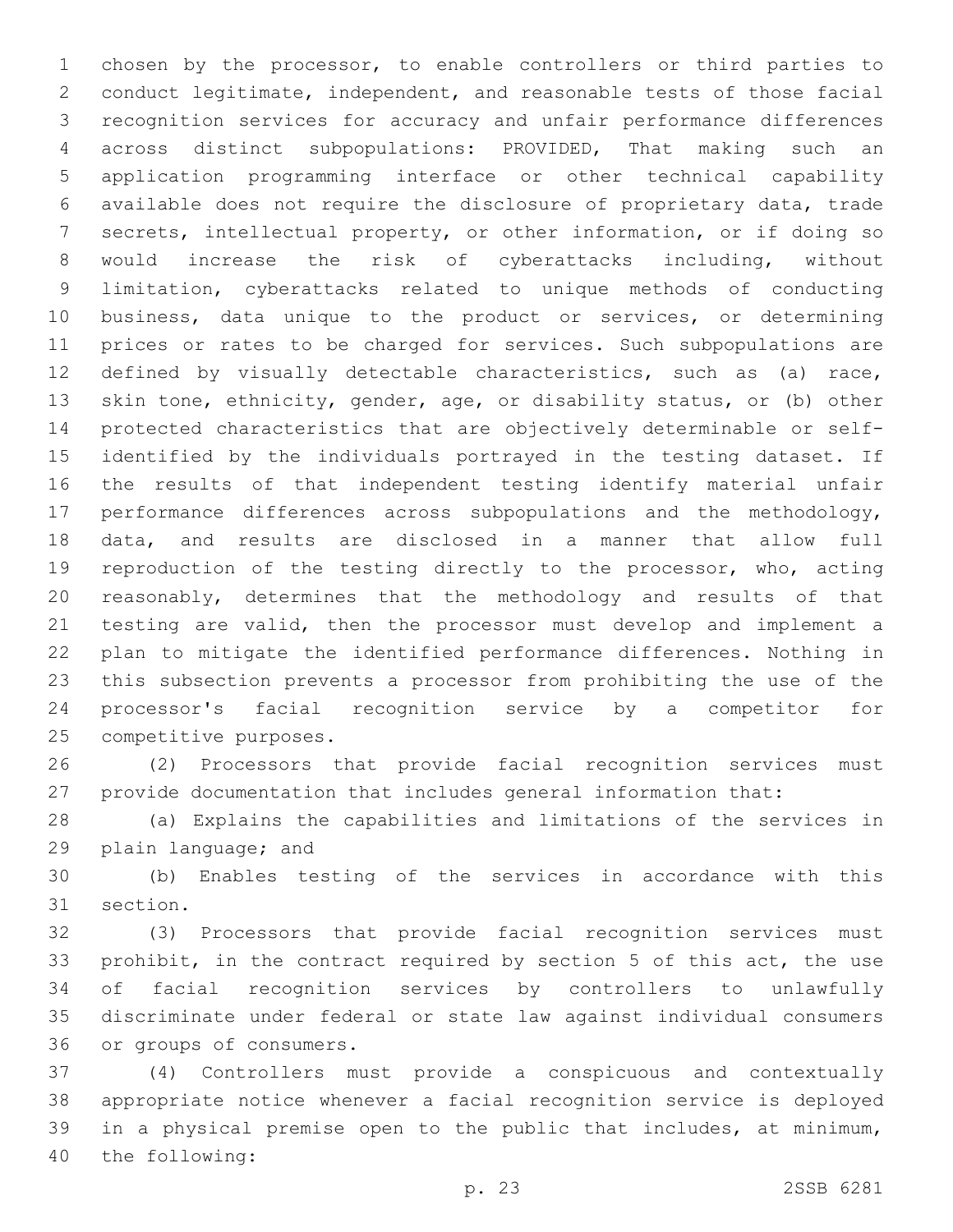(a) The purpose or purposes for which the facial recognition 2 service is deployed; and

 (b) Information about where consumers can obtain additional information about the facial recognition service including, but not limited to, a link to any applicable online notice, terms, or policy that provides information about where and how consumers can exercise any rights that they have with respect to the facial recognition 8 service.

 (5) Controllers must obtain consent from a consumer prior to enrolling an image of that consumer in a facial recognition service 11 used in a physical premise open to the public.

 (6) As an exception to subsection (5) of this section, controllers may enroll an image of a consumer in a facial recognition service for a security or safety purpose without first obtaining consent from that consumer, provided that all of the following 16 requirements are met:

 (a) The controller must hold a reasonable suspicion, based on a specific incident, that the consumer has engaged in criminal activity, which includes, but is not limited to, shoplifting, fraud, 20 stalking, or domestic violence;

 (b) Any database used by a facial recognition service for identification, verification, or persistent tracking of consumers for a security or safety purpose must be used solely for that purpose and maintained separately from any other databases maintained by the 25 controller;

 (c) The controller must review any such database used by the controller's facial recognition service no less than annually to remove facial templates of consumers whom the controller no longer holds a reasonable suspicion that they have engaged in criminal activity; and

 (d) The controller must establish an internal process whereby a consumer may correct or challenge the decision to enroll the image of the consumer in a facial recognition service for a security or safety 34 purpose.

 (7) Controllers using a facial recognition service to make decisions that produce legal effects on consumers or similarly significant effects on consumers must ensure that those decisions are 38 subject to meaningful human review.

 (8) Prior to deploying a facial recognition service in the context in which it will be used, controllers using a facial

p. 24 2SSB 6281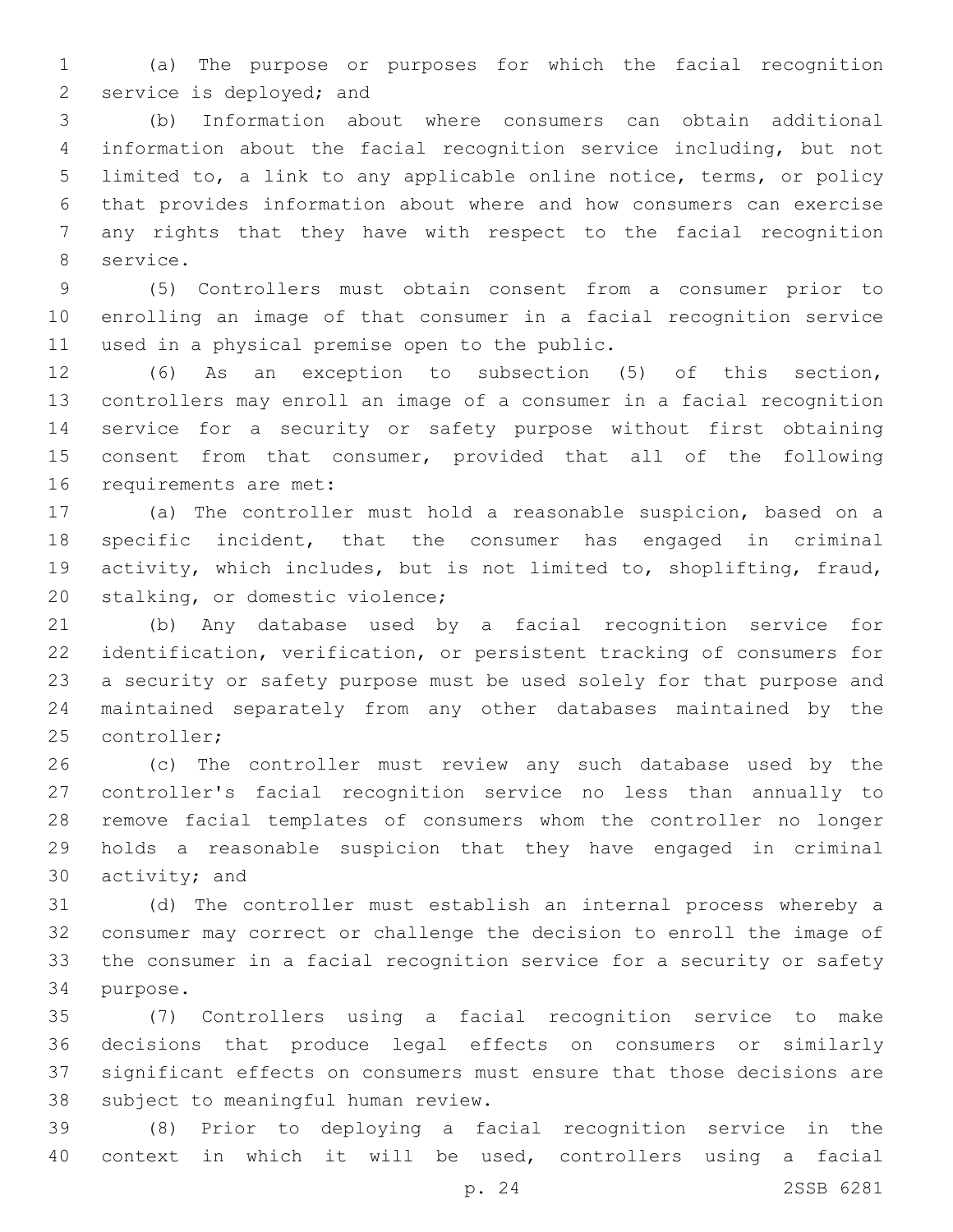recognition service to make decisions that produce legal effects on consumers or similarly significant effects on consumers must test the facial recognition service in operational conditions. Controllers must take commercially reasonable steps to ensure best quality results by following all reasonable guidance provided by the 6 developer of the facial recognition service.

 (9) Controllers using a facial recognition service must conduct periodic training of all individuals that operate a facial recognition service or that process personal data obtained from the use of facial recognition services. Such training shall include, but 11 not be limited to, coverage of:

 (a) The capabilities and limitations of the facial recognition 13 service;

 (b) Procedures to interpret and act on the output of the facial 15 recognition service; and

 (c) The meaningful human review requirement for decisions that produce legal effects on consumers or similarly significant effects 18 on consumers, to the extent applicable to the deployment context.

 (10) Controllers shall not knowingly disclose personal data obtained from a facial recognition service to a law enforcement 21 agency, except when such disclosure is:

 (a) Pursuant to the consent of the consumer to whom the personal 23 data relates;

 (b) Required by federal, state, or local law in response to a court order, court-ordered warrant, or subpoena or summons issued by 26 a judicial officer or grand jury;

 (c) Necessary to prevent or respond to an emergency involving danger of death or serious physical injury to any person, upon a good 29 faith belief by the controller; or

 (d) To the national center for missing and exploited children, in connection with a report submitted thereto under Title 18 U.S.C. Sec. 32 2258A.

 (11) Controllers that deploy a facial recognition service must respond to a consumer request to exercise the rights specified in section 6 of this act and must fulfill the responsibilities 36 identified in section 8 of this act.

 (12) Voluntary facial recognition services used to verify an aviation passenger's identity in connection with services regulated by the secretary of transportation under Title 49 U.S.C. Sec. 41712 and exempt from state regulation under Title 49 U.S.C. Sec.

p. 25 2SSB 6281